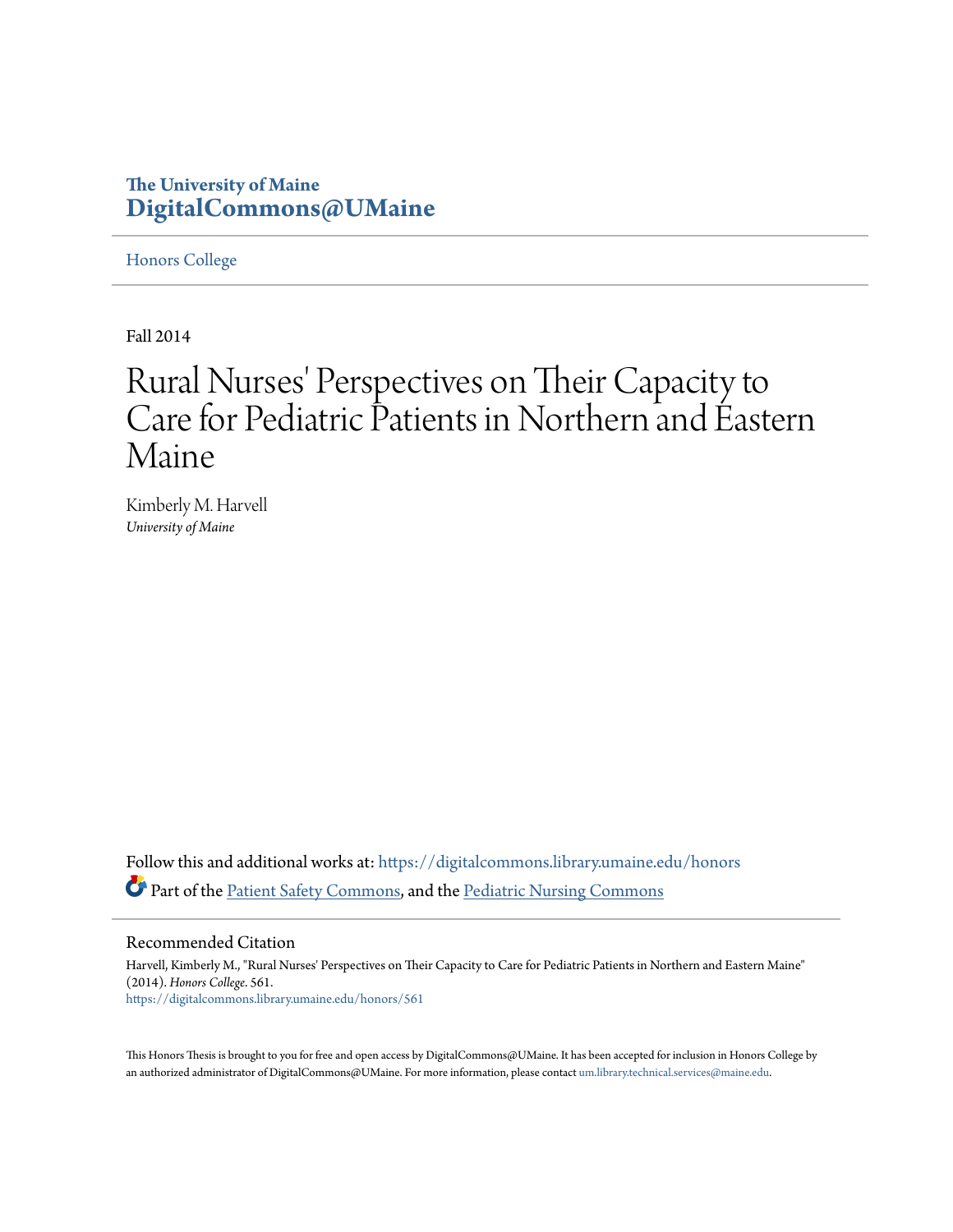## RURAL NURSES' PERSPECTIVES ON THEIR CAPACITY TO CARE FOR

## PEDIATRIC PATIENTS IN NORTHERN AND EASTERN MAINE

by

Kimberly M. Harvell

A Thesis Submitted in Partial Fulfillment of the Requirements for a Degree with Honors (Nursing)

The Honors College

University of Maine

December 2014

Advisory Committee:

Patricia Poirier, RN, Ph. D., Associate Professor of Nursing, Advisor Mary Shea, Ph.D., FNP, PNP, Assistant Professor of Nursing Susan Wheaton, RN, MSN, Lecturer in Nursing Nilda Cravens, RN, MSN, Lecturer in Nursing Edith Elwood, Ph.D., Adjunct Assistant Professor in Honors (Sociology)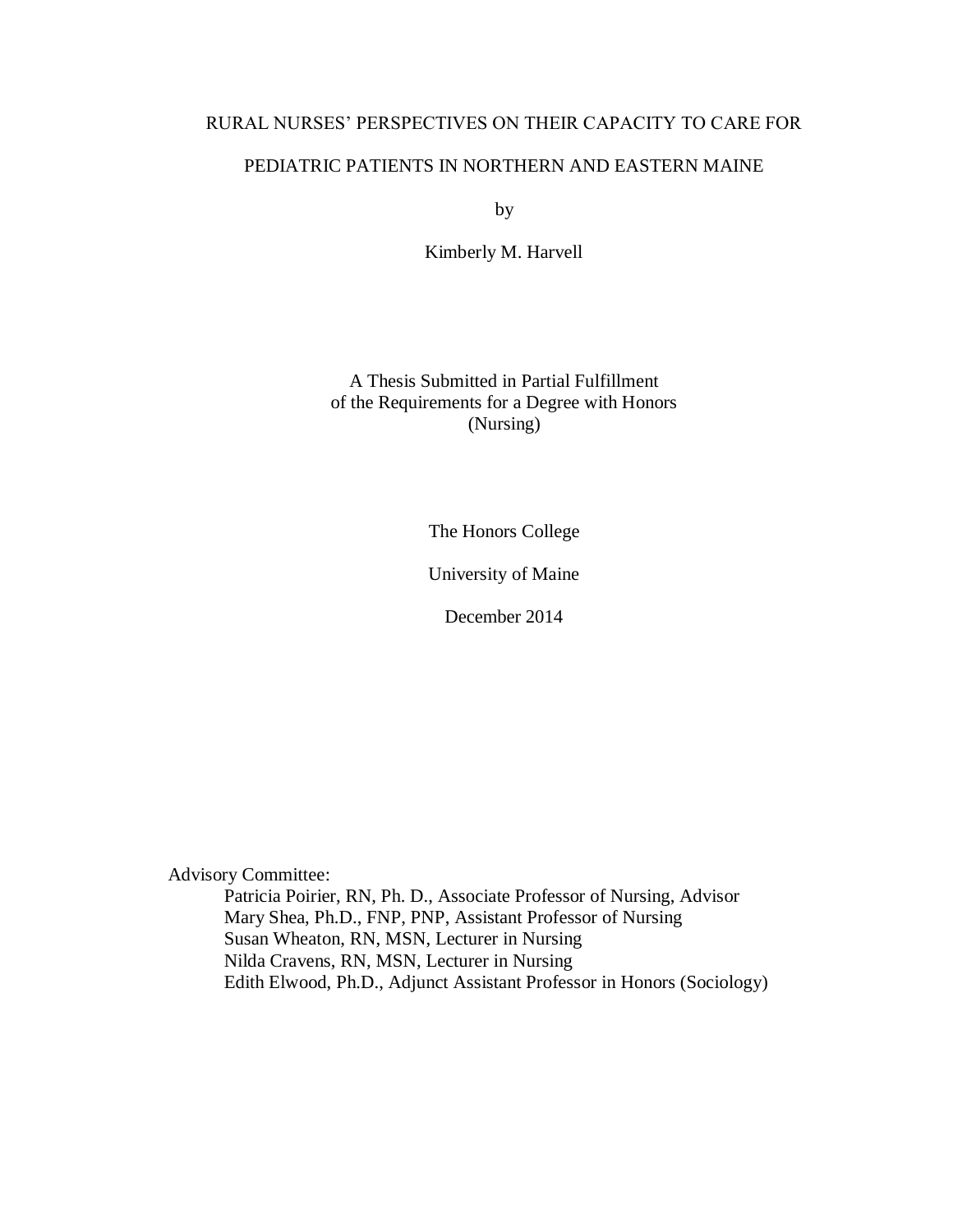#### **Abstract**

According to the 2010 U.S. census, approximately 59 million people (19%) in the United States reside in a rural area. More than fifteen percent of the nursing workforce is employed in a rural area. This creates a nurse to patient staffing ratio of 1 nurse for 117 people. This ratio demonstrates a large need of nursing personnel in the rural workforce. With a high patient to nurse ratio, rural nurses can be described to be valuable and in high demand. Rural nurses are valued for their ability to utilize different nursing specialties and care for patients all across the age spectrum. One nursing specialty that is seen often in rural settings is pediatrics. However, in the topic of rural pediatric nursing there is little literature available.

A pilot study was designed to gain an understanding of rural nurses' perspectives on their capacity to care for a pediatric patient within their work setting in either northern or eastern Maine. This study looked at the following issues: work experience, pediatric patient population, accessibility, most observed pediatric diagnosis, pediatric social issues, academic preparedness of rural nurses, and the strengths and weaknesses of rural pediatric nursing.

Nurses stated that a lack of exposure to pediatric patients and a lack of access to pediatric specialists were major weaknesses in their work settings. Overall, the nurses surveyed felt that additional trainings were required to continue competency of pediatric nursing in order to accommodate the low pediatric patient census. The purpose of this thesis was to examine rural pediatric health on a community level and ignite further research studies on improving nursing and patient care within this environment.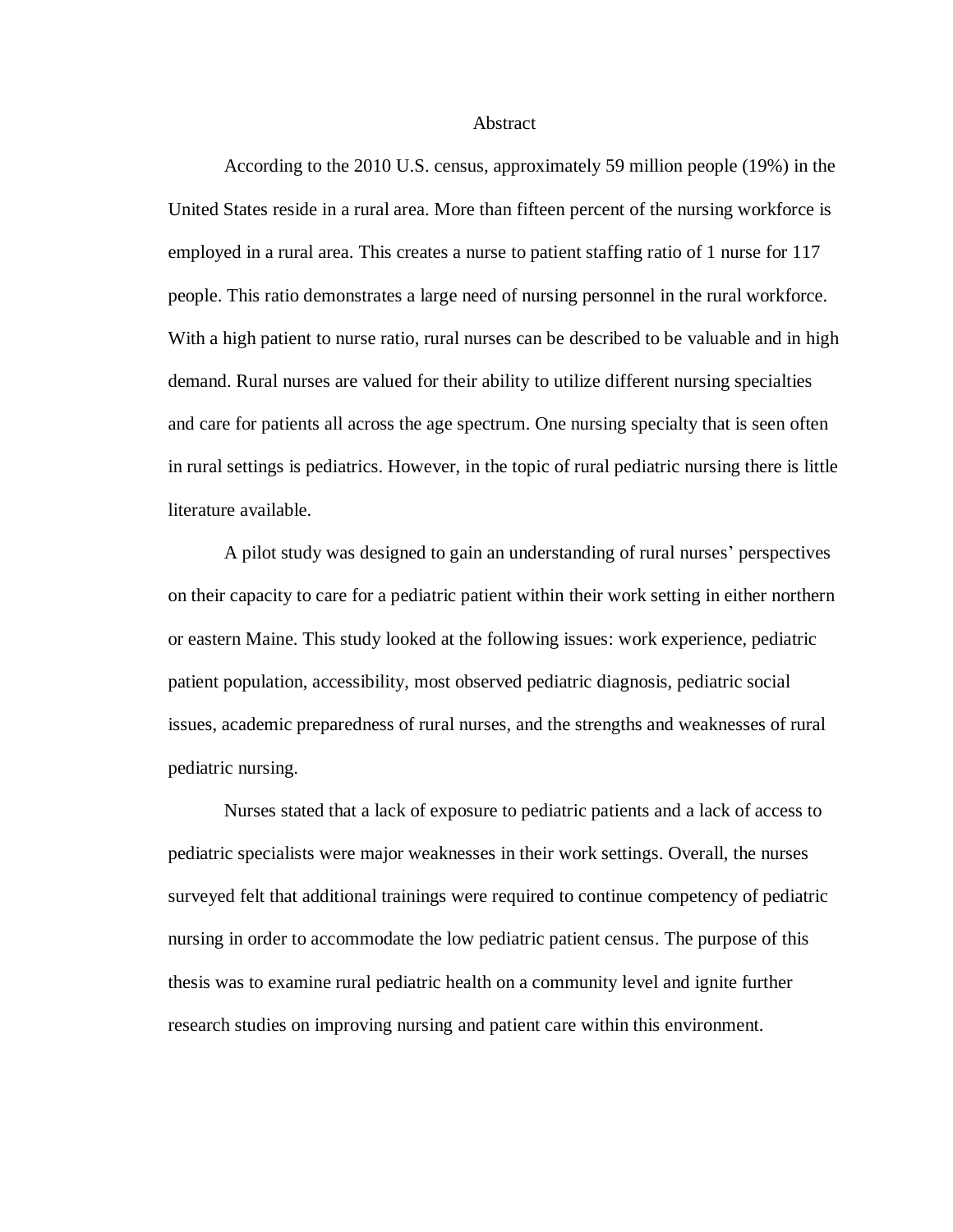## **Table of Contents**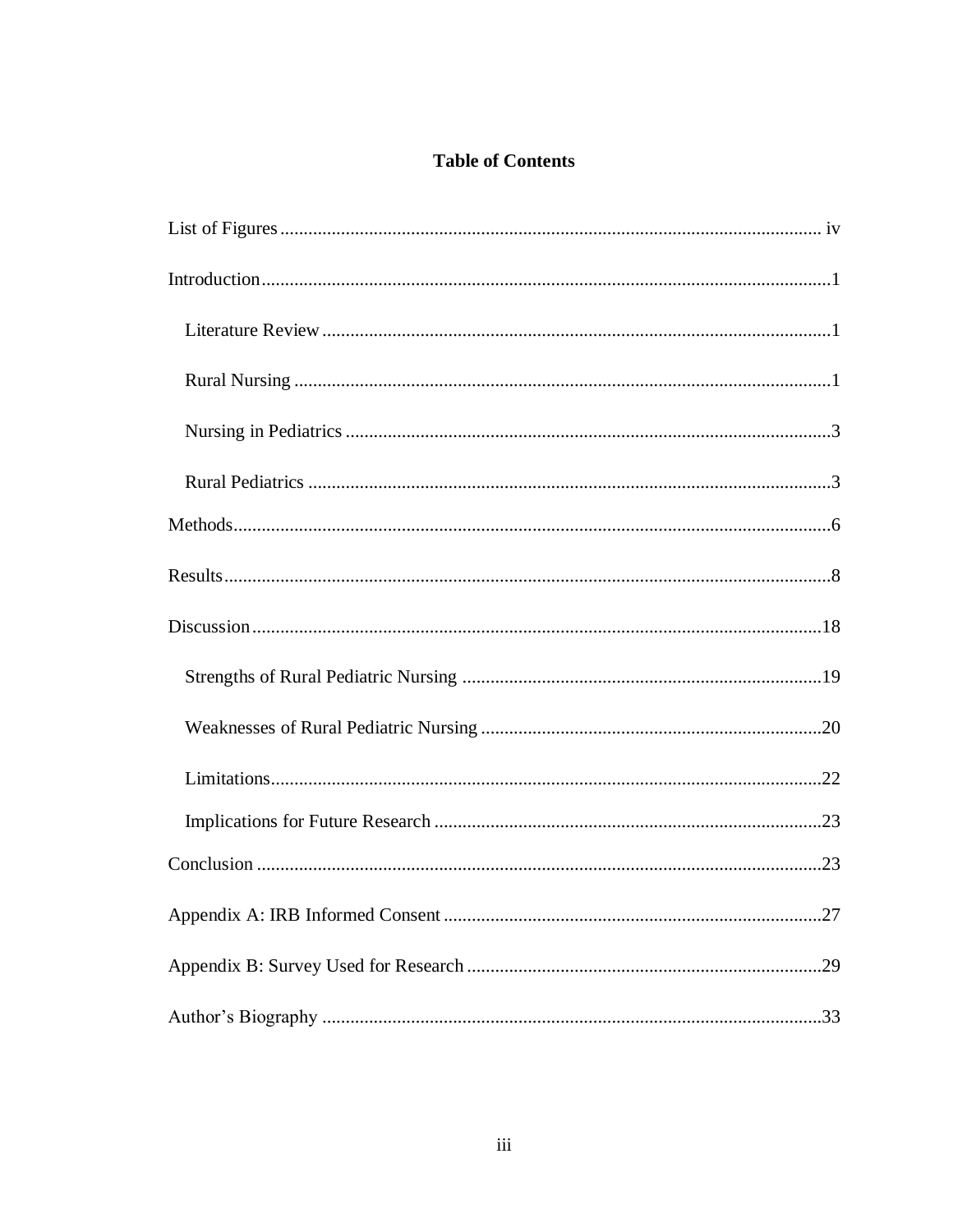# List of Figures and Tables

| Figure 7: Average distance traveled by pediatric patients to receive health care 12         |
|---------------------------------------------------------------------------------------------|
|                                                                                             |
| Figure 9: "I feel my nursing education prepared me to be a rural nurse." 14                 |
| Figure 10: "I feel my nursing education prepared me to take care of pediatric patients in a |
|                                                                                             |
|                                                                                             |
|                                                                                             |
|                                                                                             |
|                                                                                             |
|                                                                                             |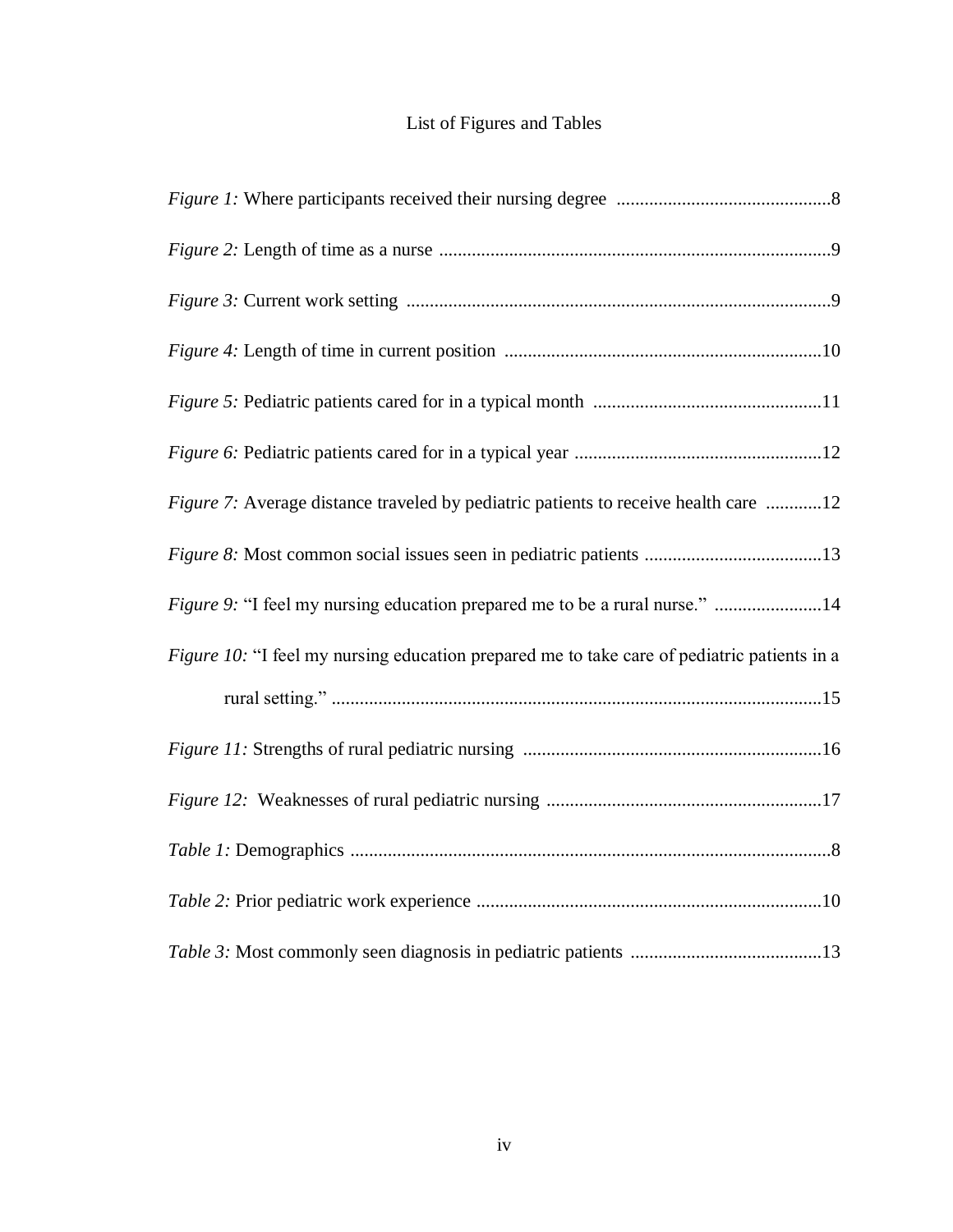The nursing specialty delivers care to a diverse population and age spectrum. Nursing care is delivered in two geographical areas: urban and rural. Nursing literature reflects on the differences between urban and rural health care. More specifically, rural nursing literature looks at the entire aspect of rural nursing with little information available on the subspecialties within this form of nursing. Pediatric rural nursing is one of these subspecialties. The care of pediatric patients in a rural community affects a large population, but there is little literature available on the topic.

#### **Literature Review**

A thorough literature review was conducted using Biomed Central, Medline, Pubmed, CINHAL, and Cochrane Library. Search terms included: peer-reviewed, written in English, written between 2008 and 2014, "Pediatric Nursing", "Rural Nursing", "Pediatric Rural Nursing", "Rural Pediatric Care", "Pediatric Patients on Adult Inpatient Units". The literature was carefully examined and reviewed by the researcher.

#### **Rural Nursing**

In order to have an accurate understanding of rural nursing the term "rural" must first be defined. There are many definitions and opinions of the term "rural". For purposes of this thesis, rural is defined as: "communities with fewer than 10,000 residents and a county population density of less than 1,000 persons per square mile" (Allender, Rector, & Warner, 2014). The three counties in Maine that were surveyed for this research all fall under this definition of rural according to the most recent census data (U.S. Census 2010). Rural health care is relevant to nursing research because half of the population on earth lives in a rural area (Brownlee, 2011).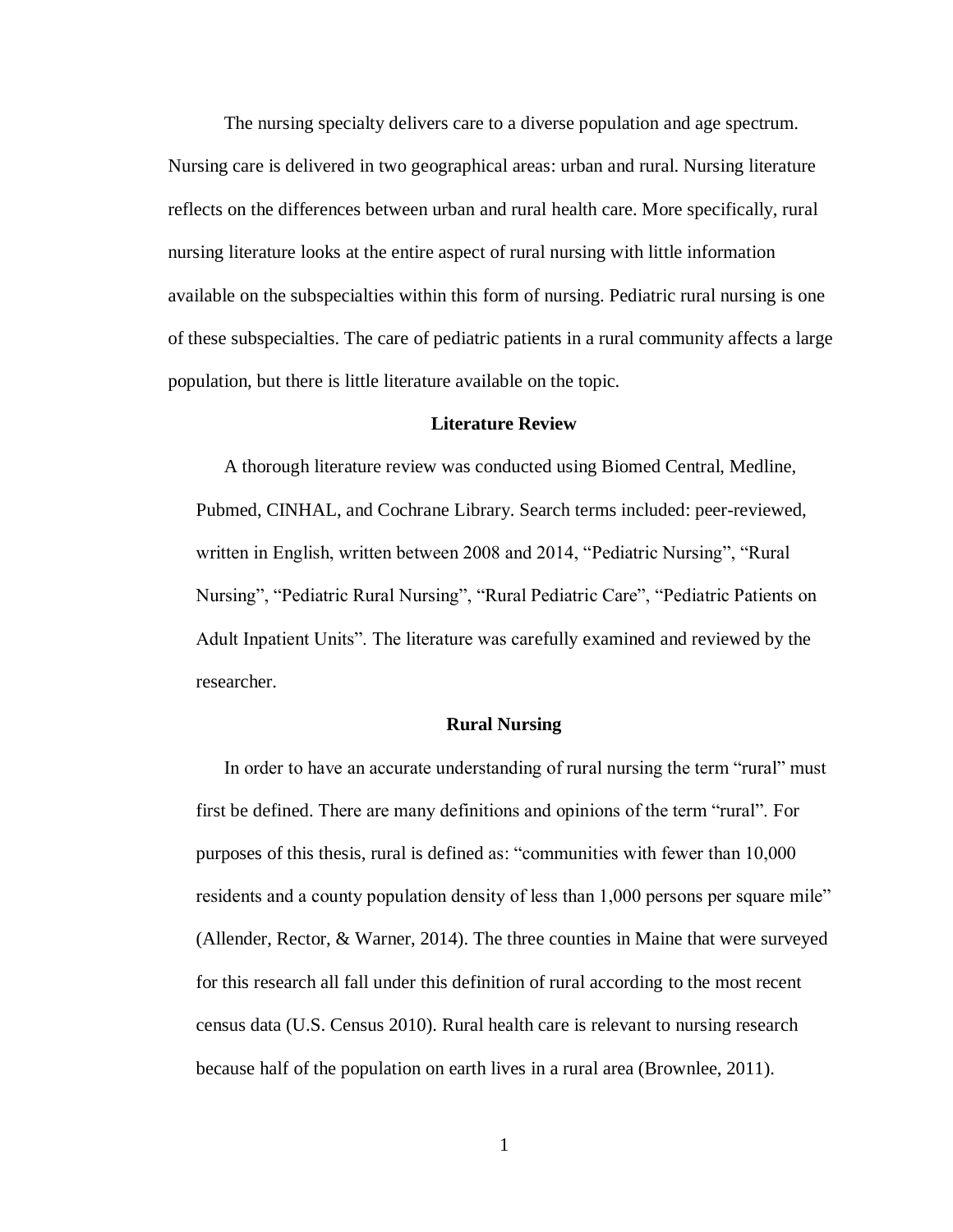However, only thirty eight percent of the nursing workforce is employed in these rural areas (World Health Organization, 2010).

Using the rural nursing theory framework, rural practice is described to be different from urban practice due to the following: health care provider use patterns, environmental issues, and how patients define their health (Lee & Winters, 2004). Within a rural environment, subcultural values, beliefs, and norms play a major role in how the people in this population view and define their health. Environmental factors, such as weather or distance, also play a large role in a rural population when they determine if they need to seek care (Long & Weinert, 1989).

According to Long and Weinert (1989), who worked to develop a theory base for rural nursing, rural nursing is defined as the provision of health care by professional nurses to persons living in sparsely populated areas. In rural settings, the attainment and retention of nurses can be quite difficult. Difficulties arise due to things such as: limited positions, facility remoteness, inadequate resources, lack of interpersonal ties to the area, and decreased professional development opportunities (Rohatinsky & Ferguson, n.d.). Barriers to patient care in rural hospitals have been found to be: inadequate staffing, skills, equipment, and consumables (Eygelaar, & Stellenbery, 2012). Another study found that on average, in the United States, pediatric patients must travel more than 24 miles to receive care from a pediatric subspecialist (Mayer, 2007).

Rural nursing has been described to be a generalist practice. The nurse's role as a generalist requires the ability to perform crisis assessment and management in the following nursing disciplines: pediatrics, obstetrics, psychiatrics, geriatrics,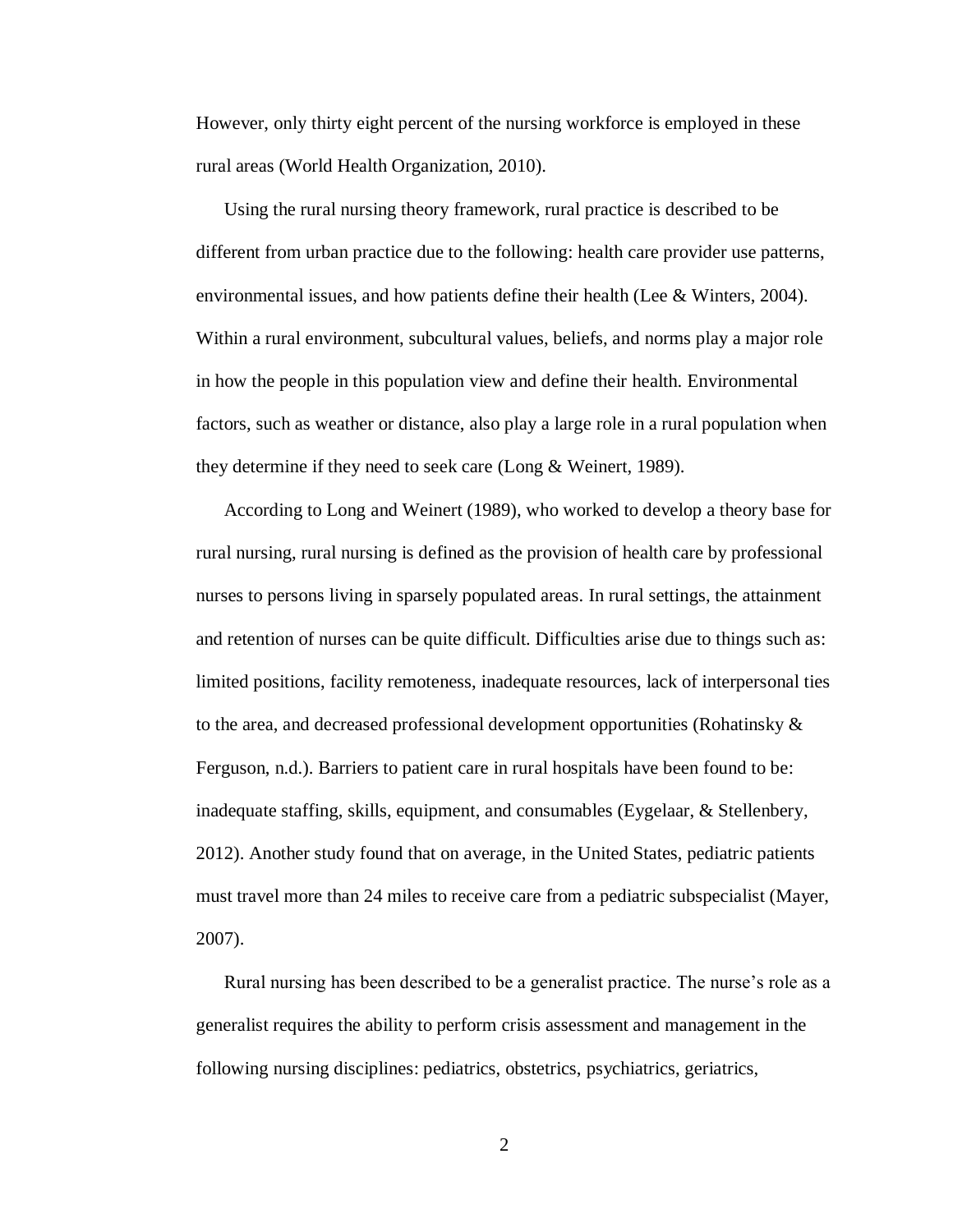medical/surgical, and emergency nursing (Molinari, Jaiswal, & Hollinger-Forrest, 2011). Often rural nurses are referred to as the term a "jack of all trades". These nurses, on any given day, can care for various illnesses whose scope encompasses the entire age spectrum. Primarily, however, these nurses care for adult patients with little research on the rural nursing care of pediatric patients.

### **Nursing in Pediatrics**

Pediatrics is the care of children and the treatment of their diseases (Venes & Taber, 2009). In pediatric nursing the nurse utilizes a family centered approach. The nursing care in this specialty encompasses care of infants, children, and adolescents (Ball, Bindler, & Cowen 2014). A nurse in this field utilizes the following roles: provision of care, patient advocacy, patient education, and case management (Ball et al., 2014).

The American Nurses Association and The Society of Pediatric Nurses state that there are expected competencies of a generalist pediatric nurse.

- An understanding of the unique anatomical, physiological, and developmental differences in the varying ages involved in pediatrics.
- The ability to care for children, sensitivity to cultural issues, an ability to communicate effectively with the pediatric patient, family members, and other persons involved with the patient.
- The provision of safety assurance and education of injury prevention to the patient and family.
- The ability to promote the patient's health, the ability to assess the growth and development needs of a child with a chronic condition.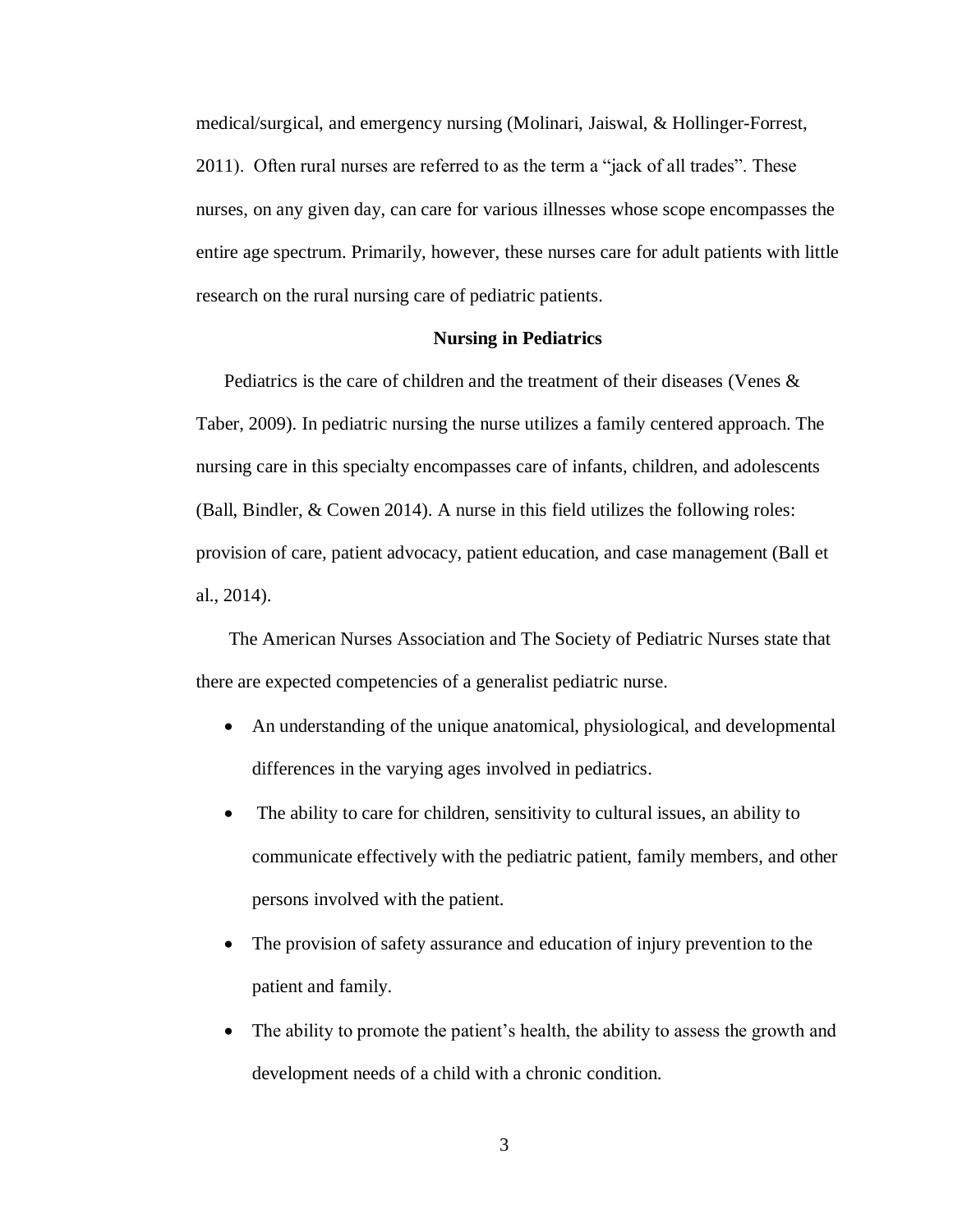- An understanding of the economic, political, and social influences that may impact the child's health, development, and overall functioning.
- An understanding of the moral, legal, and ethical dilemmas that are involved with the care of a pediatric patient.

## **Rural Pediatrics**

In rural settings, nurses are required to care for patients across the age spectrum including pediatric patients. However, this nursing specialty is not required consistently. This can create many problems for the nurse and his/her pediatric patient. In Offord's (2010) article, "Caring for critically ill children within an adult environment- an educational strategy", she discusses how in her workplace, where they admit roughly fifteen children a year, nurses find themselves feeling anxious and lacking competence in pediatric knowledge/skills. Most rural hospitals will admit pediatric patients, but most of these hospitals do not have an inpatient unit specific to children (Freeman, Randolph, Poley, Friedman, & Slifkin, 2010). When a pediatric patient is admitted to the hospital, nursing staff struggle due to their limited exposure to this age group. In addition, these children admitted are usually extremely sick which can put both the nurse and the patient at a loss (Offord, 2010). Rural nursing research often analyzes nurses overall and their educational preparedness, with little to no literature focusing on the nurse's generalist role in pediatric health.

Often pediatric patients have to travel far to receive care. Mayer (2007) discusses how, with exceptions of neonatology and cardiology, a pediatric patient in the United States has to travel at least twenty four miles to receive subspecialty care. According to the Department of Health and Department for Children Schools and Families,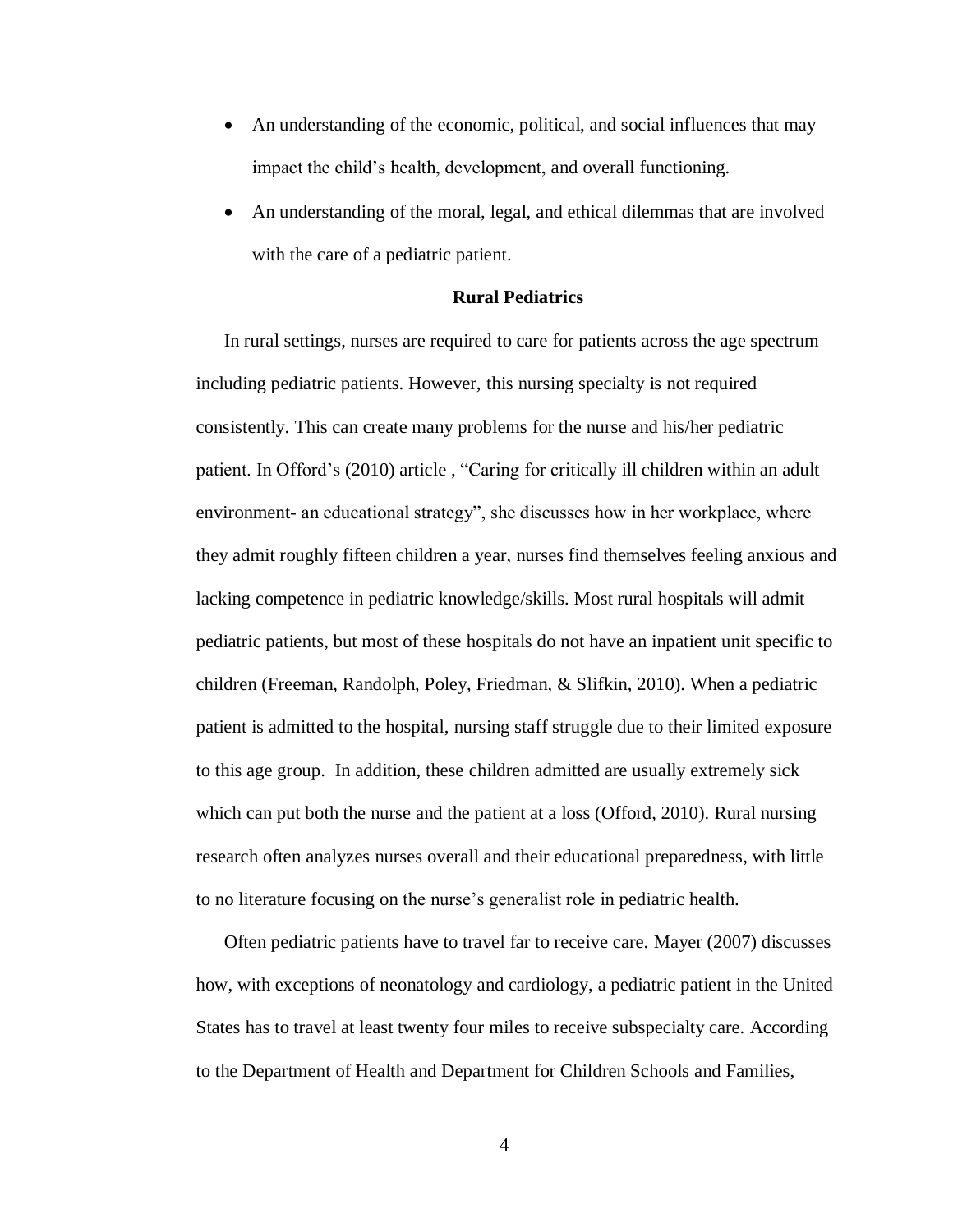current policy states that care for a child, in regards to provision and management of illness, needs to be delivered as close to home as possible (Spiers, Parker, Gridley, & Atkin, 2011). If care for a child is best done close to home then there is significant need to "build up" the health care resources close to the child's location. The purpose of this study is to begin looking at rural nurses' perceptions of their ability to care for pediatric patients within their populations.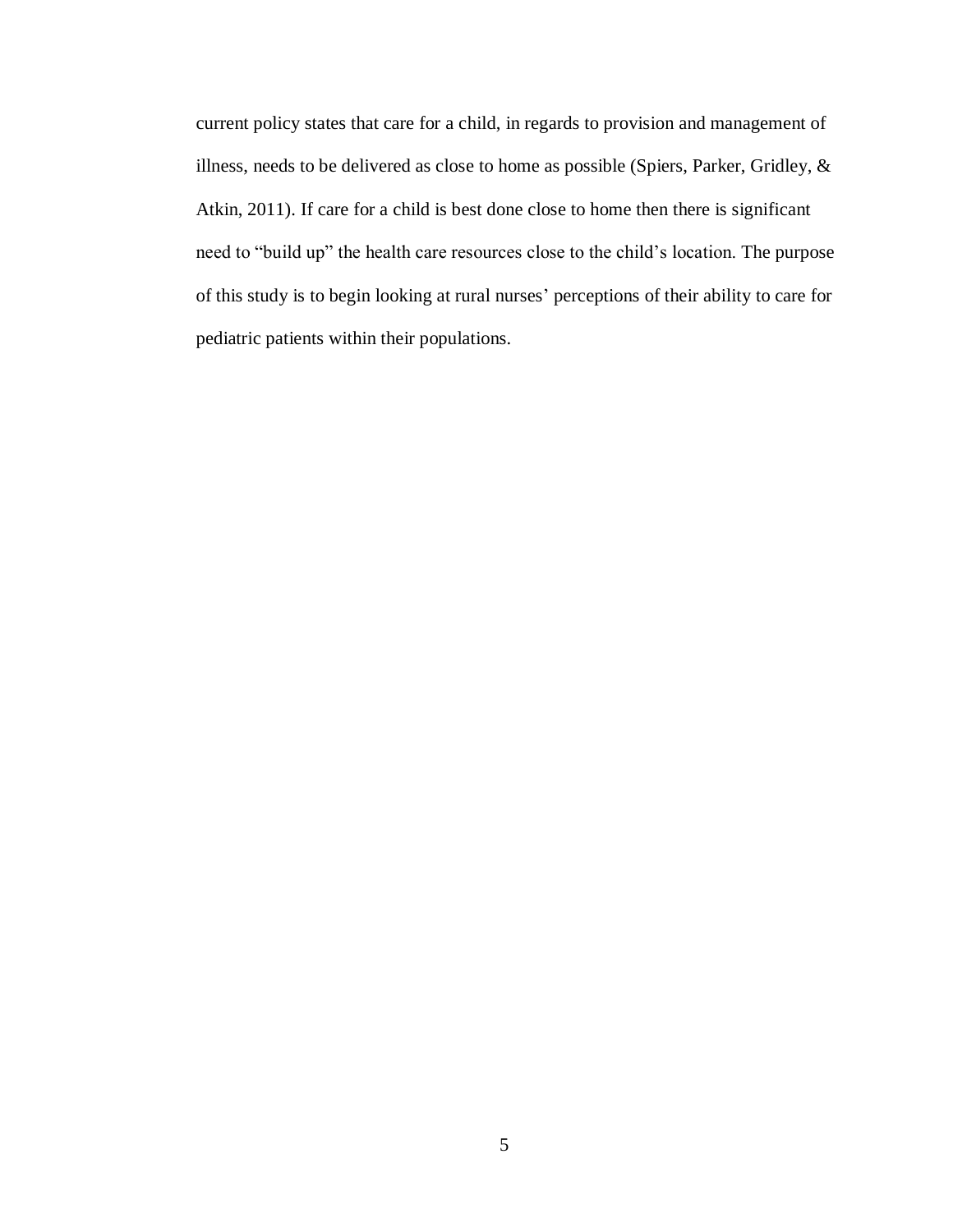#### **Methods**

This research study was a pilot study and utilized a quantitative survey design. Two hospitals and two pediatric offices were surveyed in Aroostook County, Maine: The Aroostook Medical Center in Presque Isle, Aroostook Pediatrics in Presque Isle, Houlton Regional Hospital, and Houlton Pediatrics. One home health agency in Aroostook County was surveyed: the Visiting Nurses Association of Aroostook. One hospital was surveyed in Washington County, Maine: Down East Community Hospital in Machias. One hospital and one pediatrics office was surveyed in Hancock County, Maine: Maine Coast Memorial in Ellsworth, and Maine Coast Pediatrics in Ellsworth. One home health agency was surveyed in Hancock County: Hancock County Home Health.

The principal investigator selected these locations with her faculty advisor and members of her thesis committee. The criteria for these locations were the following: health care facility and/or specific unit that had nurses who care for pediatric patients; at least one hospital location, at least one outpatient location and a home health agency in each area of Maine; and at least two different surveyed locations in the specified area of Maine to give a more detailed view of nurses' capacity to care for pediatric patients in their community. At each of the four hospitals surveyed, nurses employed in the Emergency Department and Inpatient Care Unit were the population surveyed. These are the areas in rural hospitals that pediatric patients are seen most often. It is noted that Calais Regional Hospital was not surveyed because it did not meet survey criteria. This hospital does not accept pediatric patients for inpatient care nor does this town have a pediatric office.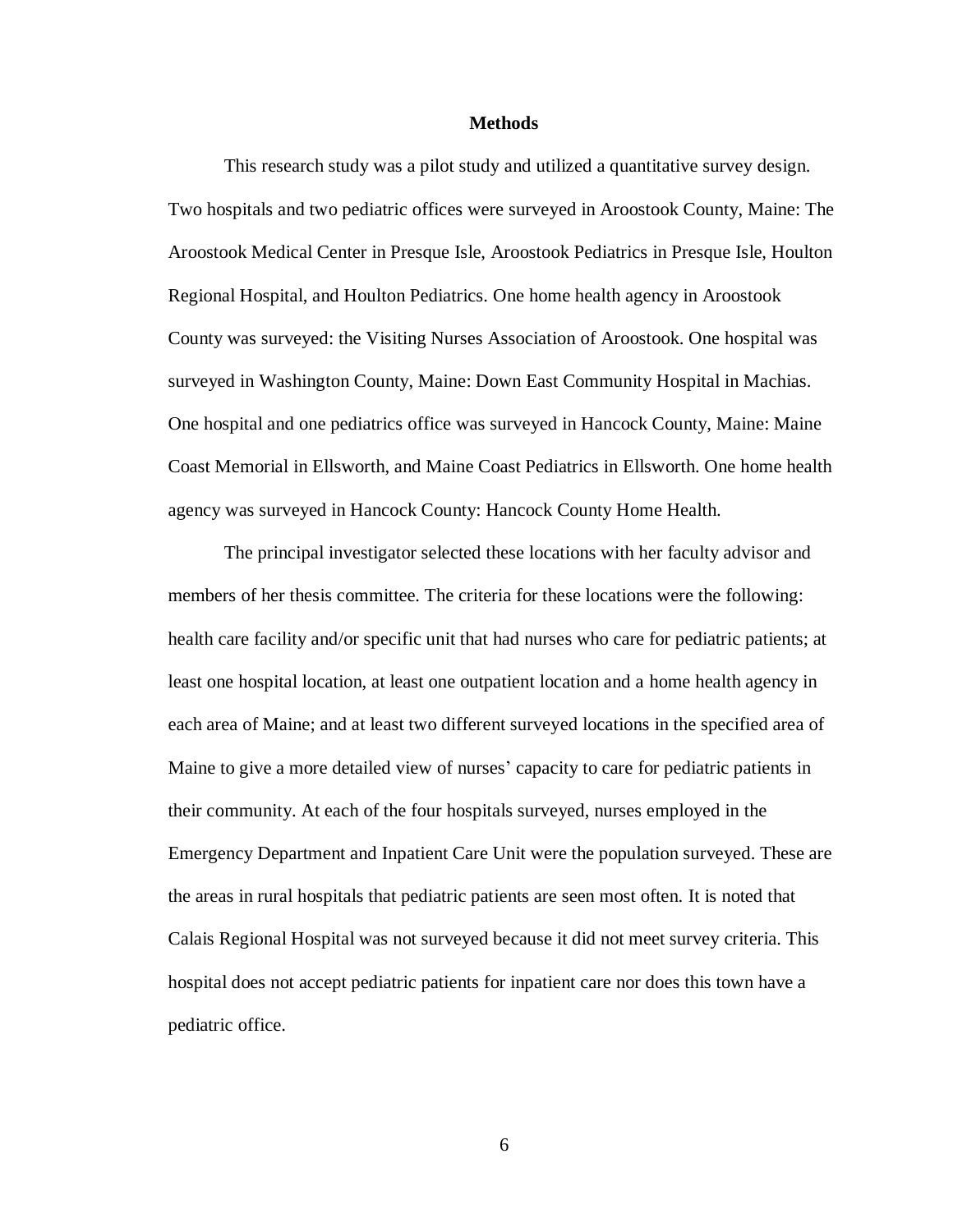Using the university program software, Qualtrics, the researcher constructed the survey for this study. Following approval by the University of Maine Institutional Review Board, this online survey was administered via each nurse's workplace email. The principal investigator contacted the nursing manager at each location about the research. The survey was sent out by the nurse manager to the nurses employed by him/her. A reminder email was then sent out three weeks after initiation of the research. The survey was available for four weeks. The survey consisted of demographics questions, multiple choice, several Likert scale questions, and free response questions addressing the nurses' viewpoints of their educational preparedness and their perspectives on pediatric health in their workplace.

A convenience sample of one hundred twenty nurses (n=120) was surveyed. Thirty two nurses completed the survey  $(n=32)$ . The response rate was 26.67%. Various sources have stated that a 10-20% response rate is typical. This survey's response rate of 26.67% exceeds standard response rate.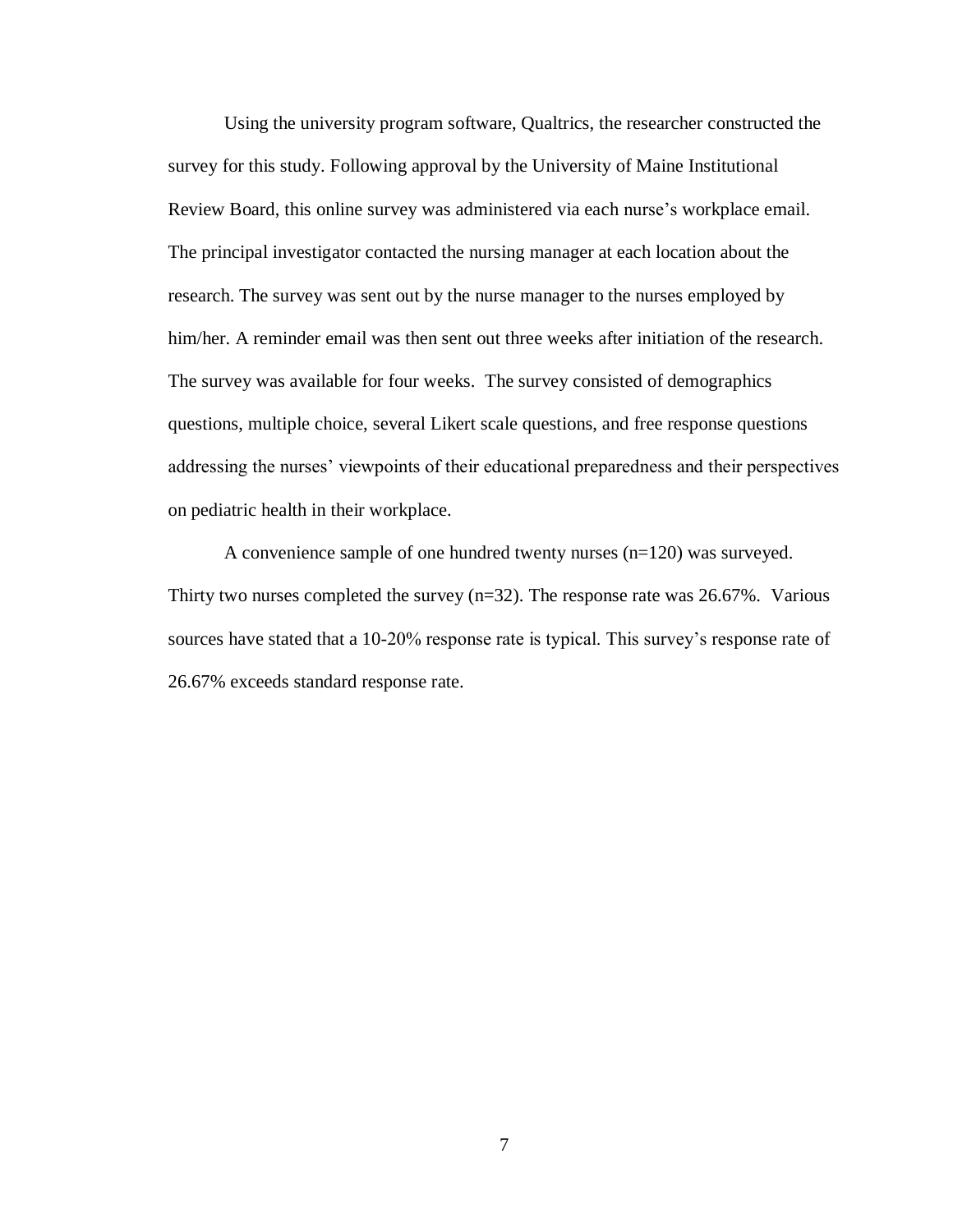## Results

Six percent of the nurses who completed the survey were male  $(n=2)$  and ninety four percent were female (n=30). The age of surveyed nurses ranged from 24 to 61 years old with an average at 44 years old (Table 1). Data was entered into SPSS where statistical analysis and correlations were found. See Appendix B for the survey questions utilized for this study.

| Gender | Female: $94\%$ (n=30)  |
|--------|------------------------|
|        | Male: $6\%$ (n=2)      |
| Age    | Range: 24-61 years old |
|        | Average: 44 years old  |



*Figure 1:* Where participants received their nursing degree (n=32)

Figure 1 shows where surveyed nurses received their education. A majority of the nurses surveyed received their degrees from various universities out of the state of Maine. The most common college, in the state of Maine, in which the nurses surveyed received their degree at, was Northern Maine Community College (NMCC). From all of the areas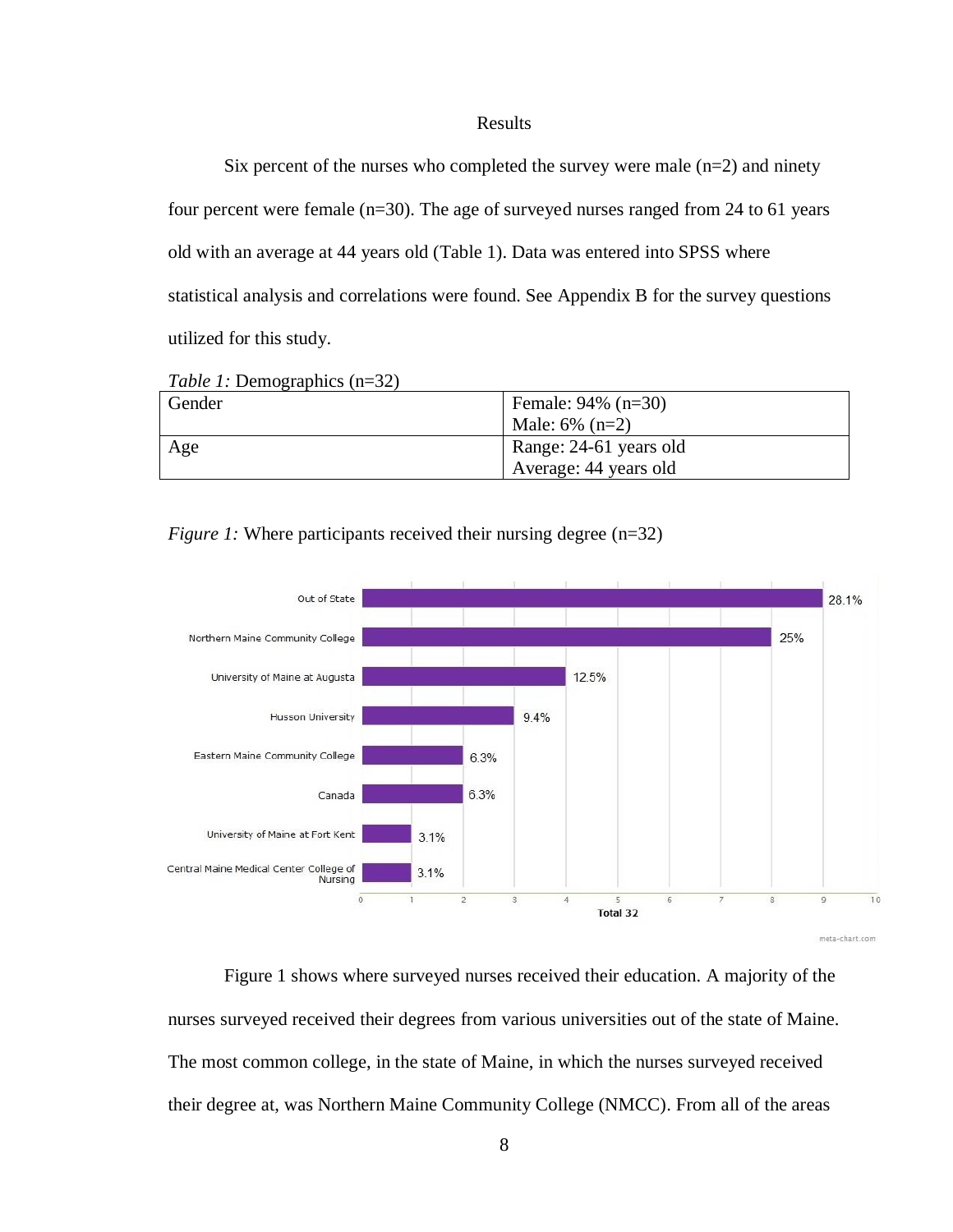surveyed, NMCC is as close to a surveyed location as 2.5 miles and as far away from surveyed locations as 190 miles.

Figures 2, 3, and 4 show length of time as a nurse, current work setting, and length of time in current position. The majority of nurses surveyed have worked as a nurse for approximately 11 to 20 years, with the average length of time in their current position less than two years.

*Figure 2:* Length of time as a nurse (n=32)

| Answer        | Response | %    |
|---------------|----------|------|
| $< 5$ years   |          | 19%  |
| 5-10 years    |          | 19%  |
| 11-20 years   | 10       | 31%  |
| $21-30$ years |          | 25%  |
| $> 30$ years  |          | 6%   |
| Total         | 32       | 100% |

*Figure 3:* Current work setting (n=32)

| Answer                | Response | %    |
|-----------------------|----------|------|
| Aroostook<br>County   | 16       | 50%  |
| Washington<br>County  |          | 38%  |
| <b>Hancock County</b> |          | 13%  |
| Total                 | 32       | 100% |

Twenty eight of the thirty two nurses surveyed worked in Aroostook County or Washington County. A majority of the survey results came from nurses employed in the following settings: a) The Aroostook Medical Center and Aroostook Pediatrics in Presque Isle, Maine, b) Houlton Regional Hospital and Houlton Pediatrics in Houlton, Maine, c) The Visiting Nurses Association of Aroostook County, and d) Down East Community Hospital in Machias, Maine.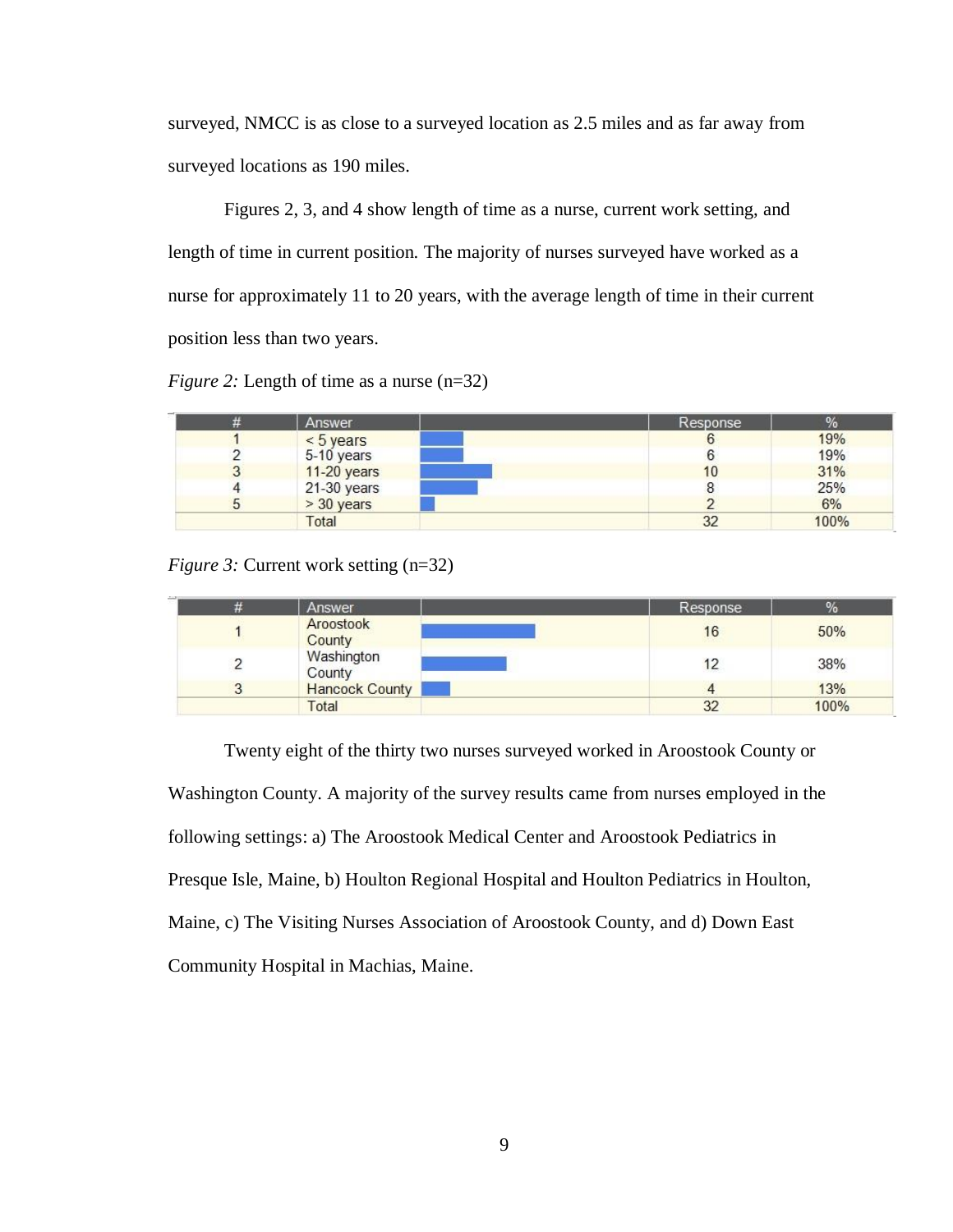| # | Answer       | Response | %    |
|---|--------------|----------|------|
|   | $<$ 2 years  | 12       | 38%  |
|   | 2-5 years    |          | 19%  |
|   | 6-10 years   |          | 16%  |
|   | 11-20 years  |          | 9%   |
| ັ | $>$ 20 years |          | 19%  |
|   | Total        | 32       | 100% |

*Figure 4:* Length of time in current position (n=32)

A majority of the surveyed nurses do not have prior pediatric work experience (Table 2). Numbers of pediatric patients cared for in a month ranged from less than ten to greater than 100 (Figure 5). Twenty three nurses care for less than ten pediatric patients a month. Three nurses care for approximately ten to twenty five pediatric patients a month. One nurse cares for approximately twenty six to fifty pediatric patients a month. One nurse cares for approximately seventy six to one hundred pediatric patients a month. Two nurses care for greater than one hundred pediatric patients a month. Figure 6 shows the numbers of pediatric patients cared for in a year. Twenty four nurses care for less than fifty pediatric patients a year. One nurse cares for approximately fifty to one hundred pediatric patients a year. One nurse cares for approximately one hundred fifty one to two hundred pediatric patients a year. Four nurses care for greater than three hundred pediatric patients a year.

*Table 2:* Prior pediatric work experience (n=31)

| No prior experience        | $74\%$ (n= 23)      |
|----------------------------|---------------------|
| Prior experience           | $26\%$ (n=8)        |
| Length of prior experience | Minimum: 1 year     |
|                            | Maximum: 29 years   |
|                            | Average: 5.18 years |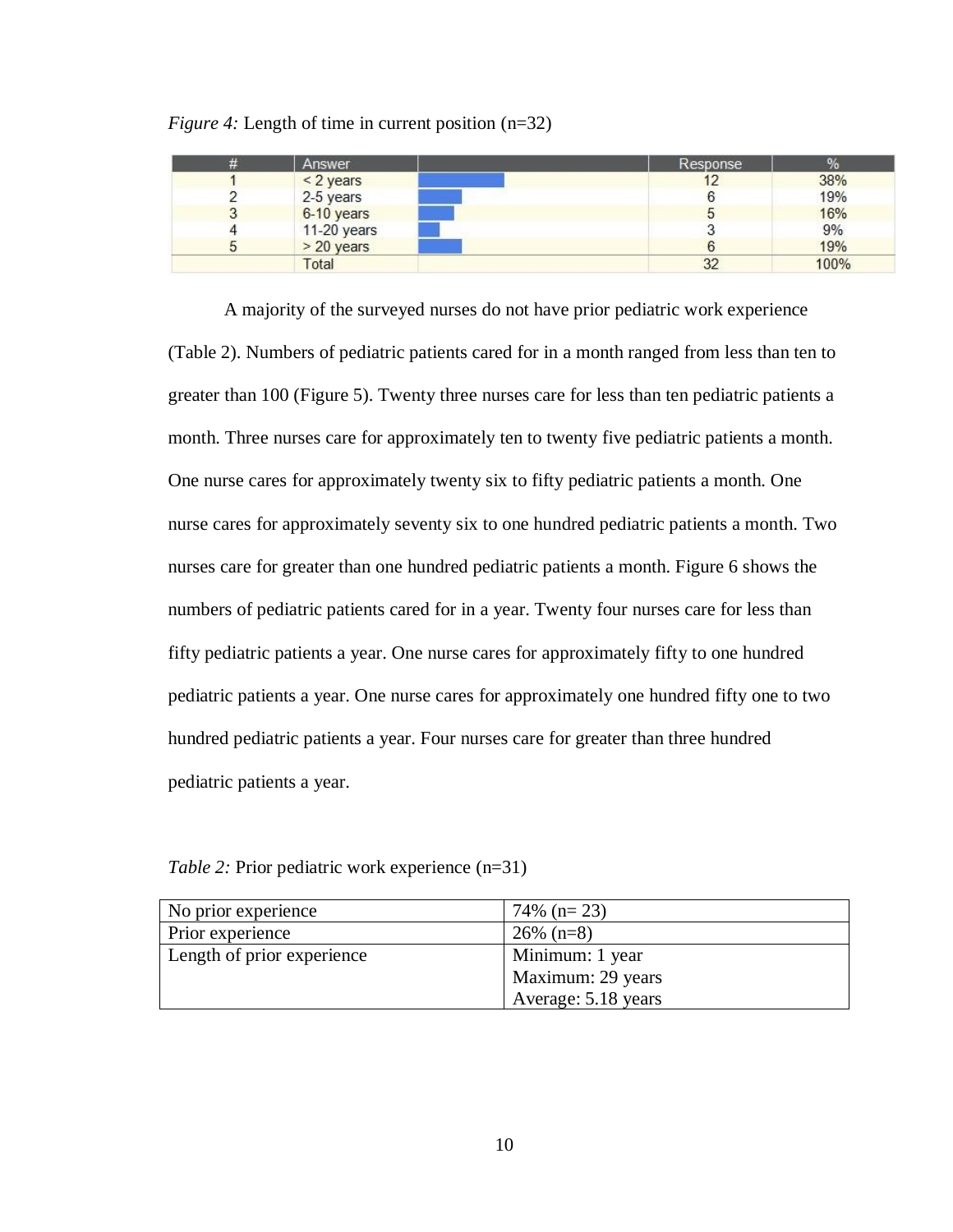

*Figure 5:* Pediatric patients cared for in a typical month (n=30)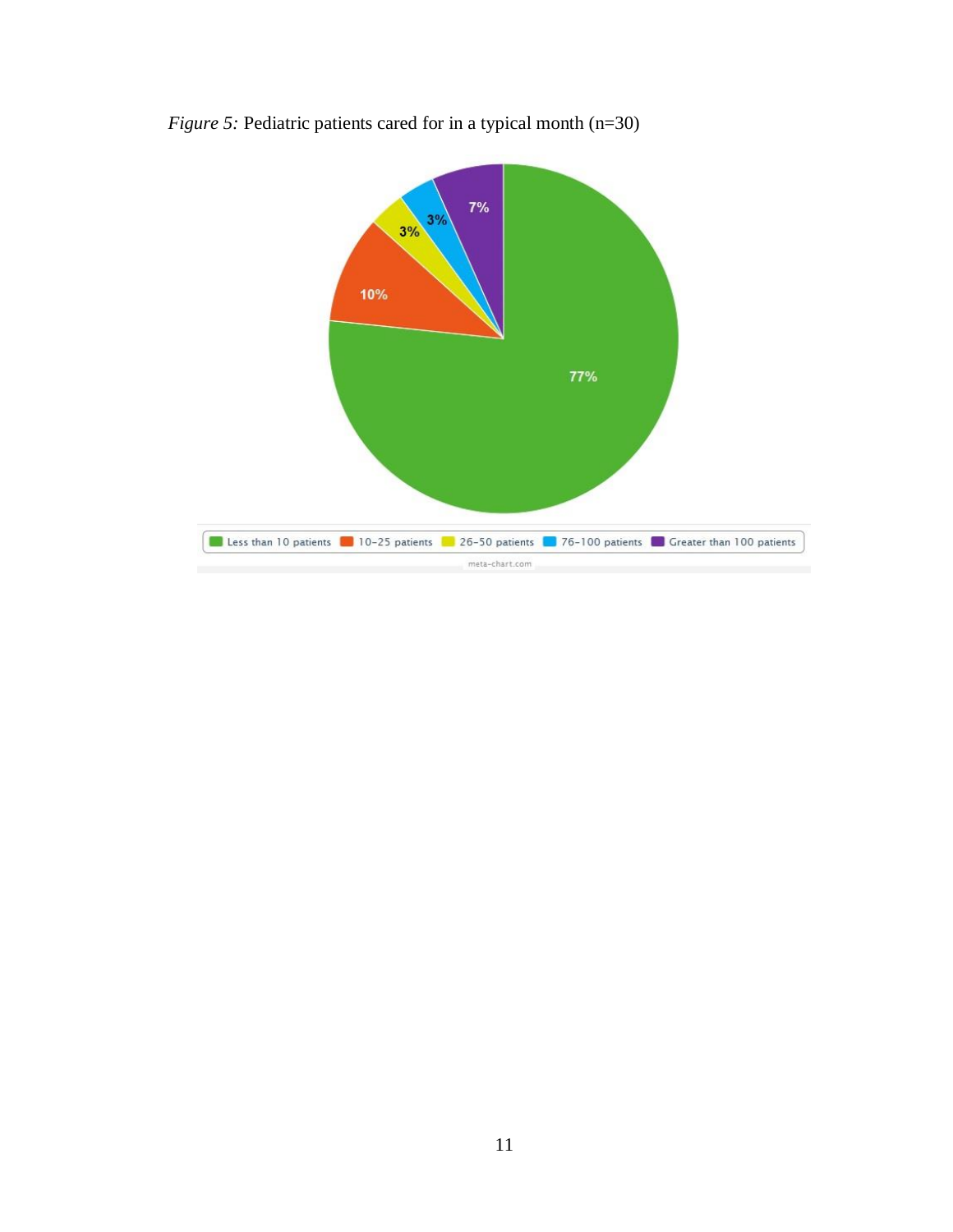

*Figure 6:* Pediatric patients cared for in a typical year (n=30)

*Figure 7:* Average distance traveled by pediatric patients to receive health care (n=30)

| Answer        | Response | ℅    |
|---------------|----------|------|
| $< 10$ miles  |          | 10%  |
| 10-20 miles   | 15       | 50%  |
| 21-50 miles   | 10       | 33%  |
| 51-100 miles  |          | 0%   |
| $> 100$ miles |          | 7%   |
| Total         | 30       | 100% |

A majority of nurses reported that the average of pediatric patients that they care for travel between ten and fifty miles to receive health care. Three nurses reported distance to healthcare for their pediatric patients was less than ten miles. Two nurses reported that their pediatric patients travel more than one hundred miles to receive health care (Figure 7).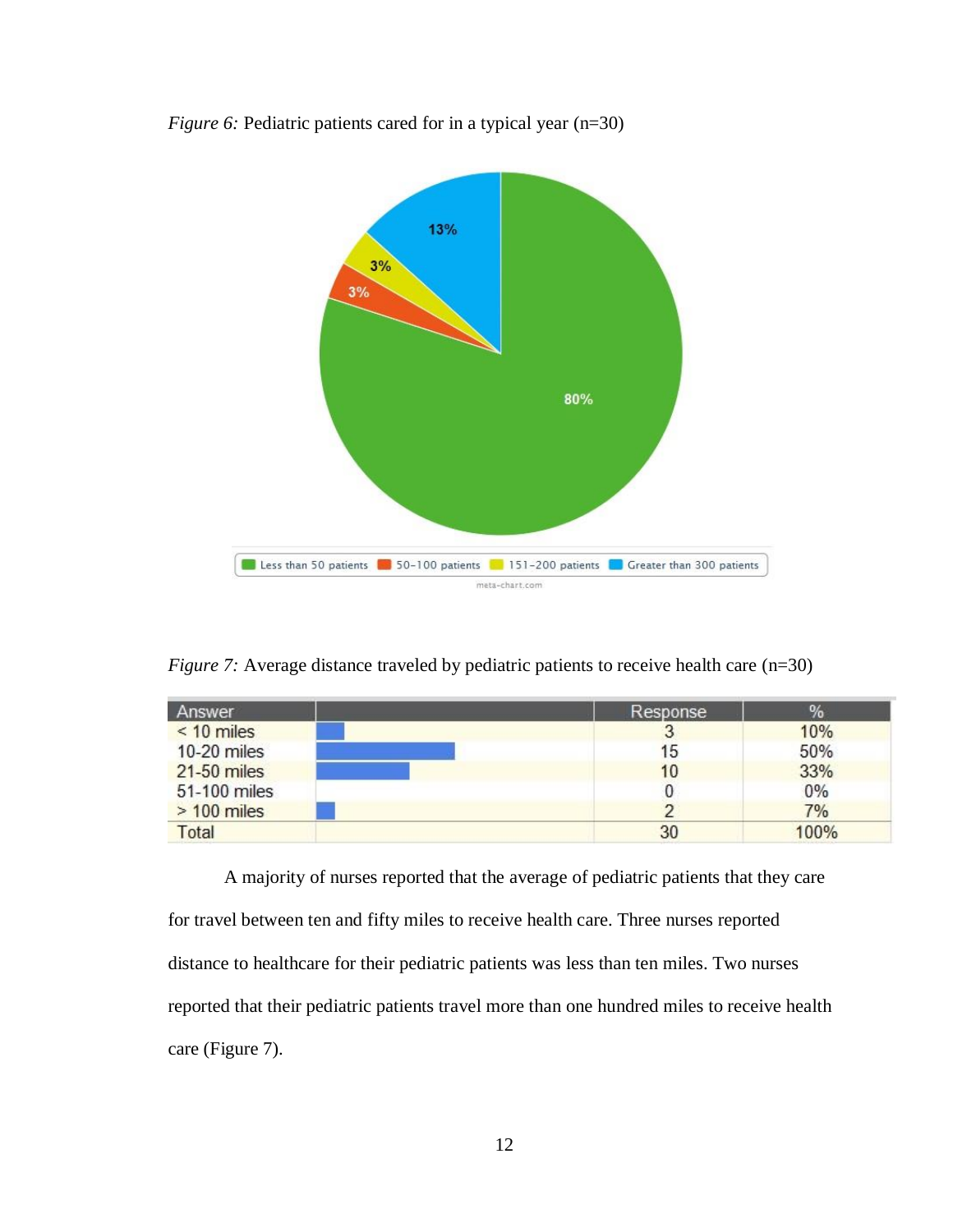Table 3 shows the most commonly seen diagnoses in pediatric patients. The majority of nurses reported that respiratory related diagnosis was most commonly seen in their pediatric patients. A majority of nurses reported that disturbed family dynamics and financial difficulties were the most common social issues seen in pediatric patients (Figure 8).

*Table 3:* Most commonly seen diagnosis in pediatric patients (n=29)

| <b>Respiratory Related</b> | $79\%$ (n=23) |
|----------------------------|---------------|
| Cardiac Related            | 0%            |
| Musculoskeletal Related    | 0%            |
| Neurological Related       | 0%            |
| <b>Endocrine Related</b>   | 0%            |
| Other (Please specify) $*$ | $17\%$ (n=5)  |

\*Infection and gastrointestinal related was otherwise specified.



*Figure 8:* Most common social issues seen in pediatric patients (n=18)

Figures 9 and 10 show how nurses' perceived their educational preparation. A majority of the nurses surveyed agreed that they felt their nursing education had prepared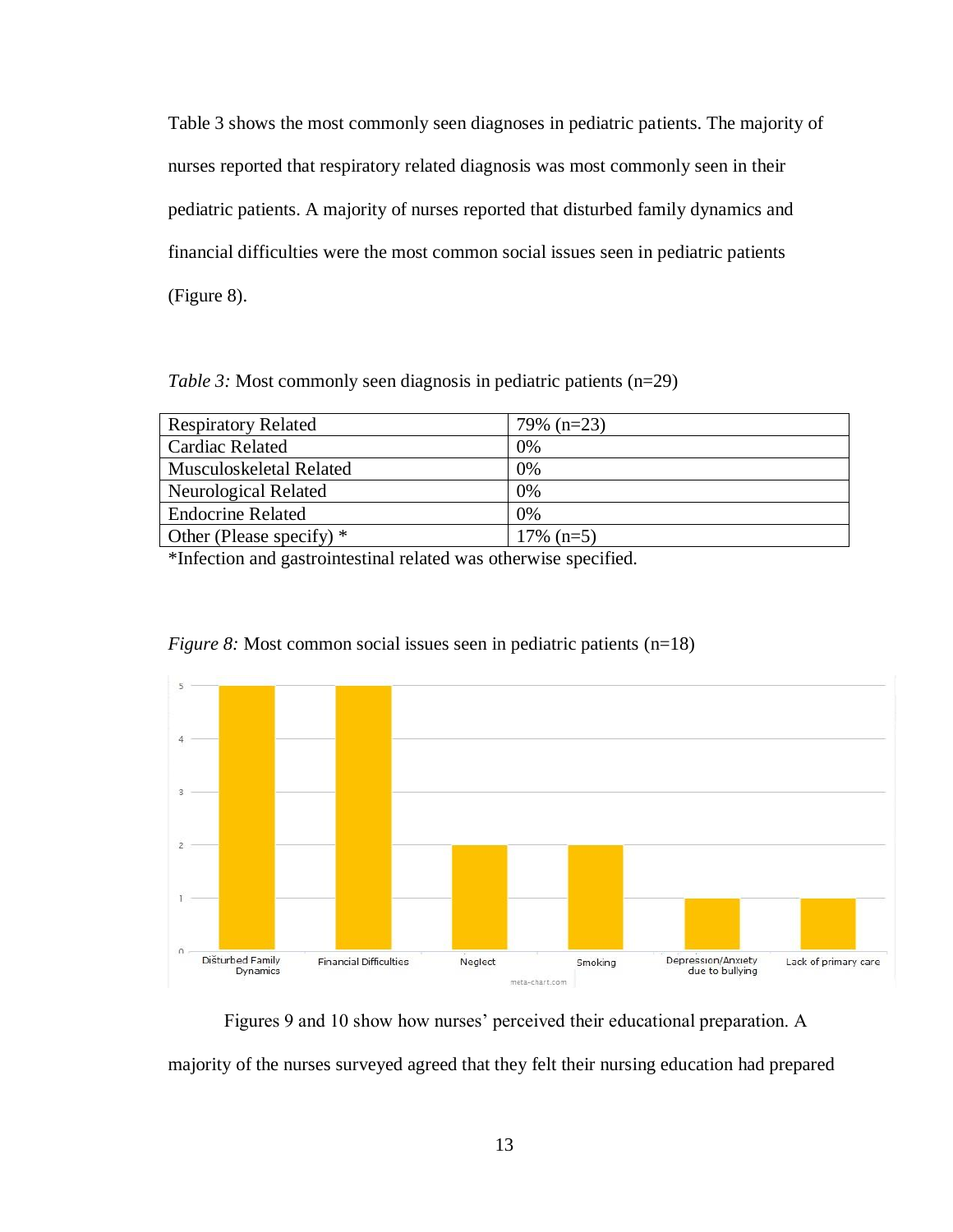them to be a rural nurse. Half of the surveyed nurses felt their education had prepared them to care for pediatric patients in a rural setting.



*Figure 9:* "I feel my nursing education prepared me to be a rural nurse." (n=37)

\* The n=37 represents multiple answers from some participants.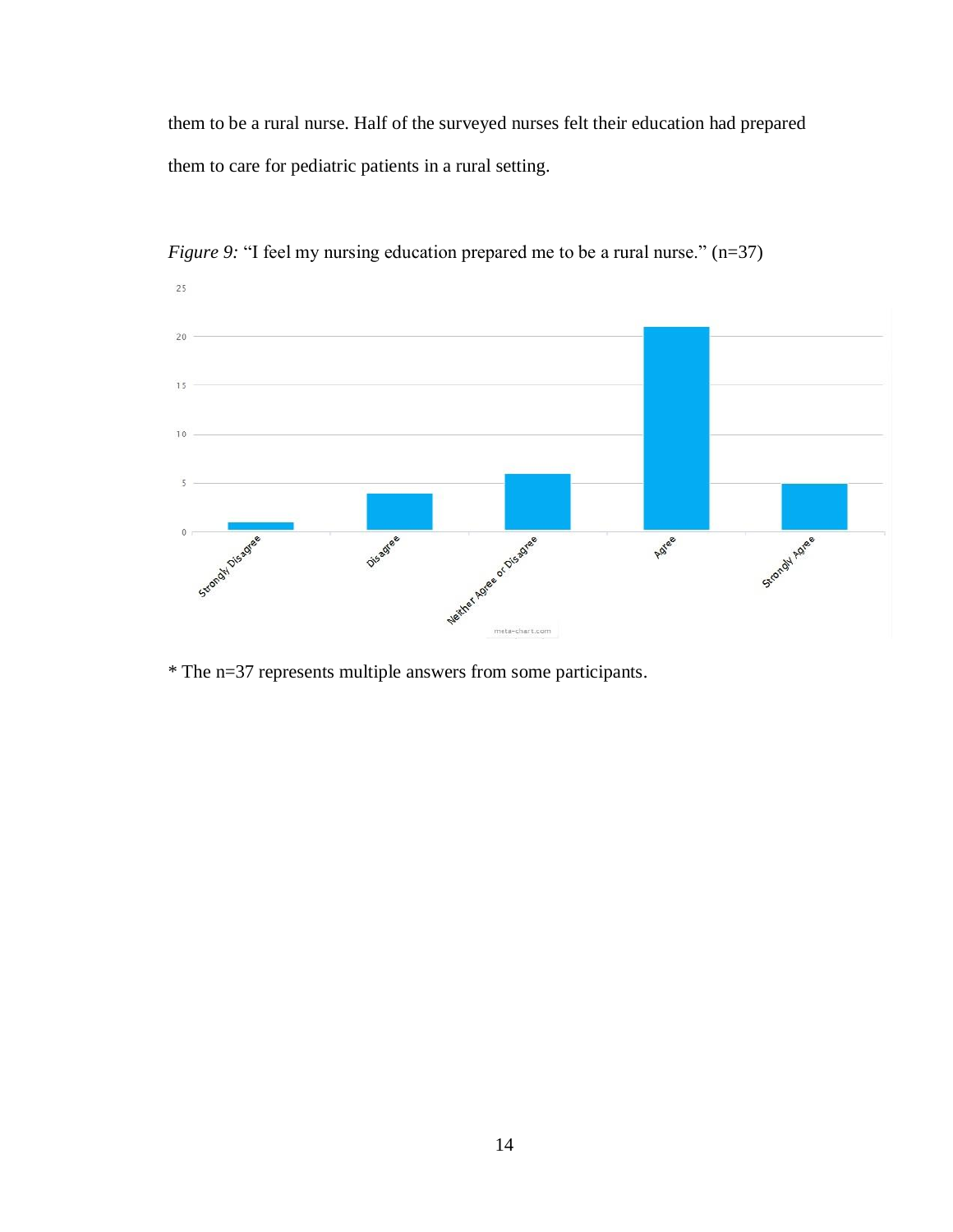

*Figure 10:* "I feel my nursing education prepared me to take care of pediatric patients in a rural setting." (n=32)

Nurses also were asked about their perceptions of strengths and weaknesses of rural nursing. Figures 11 and 12 show their responses.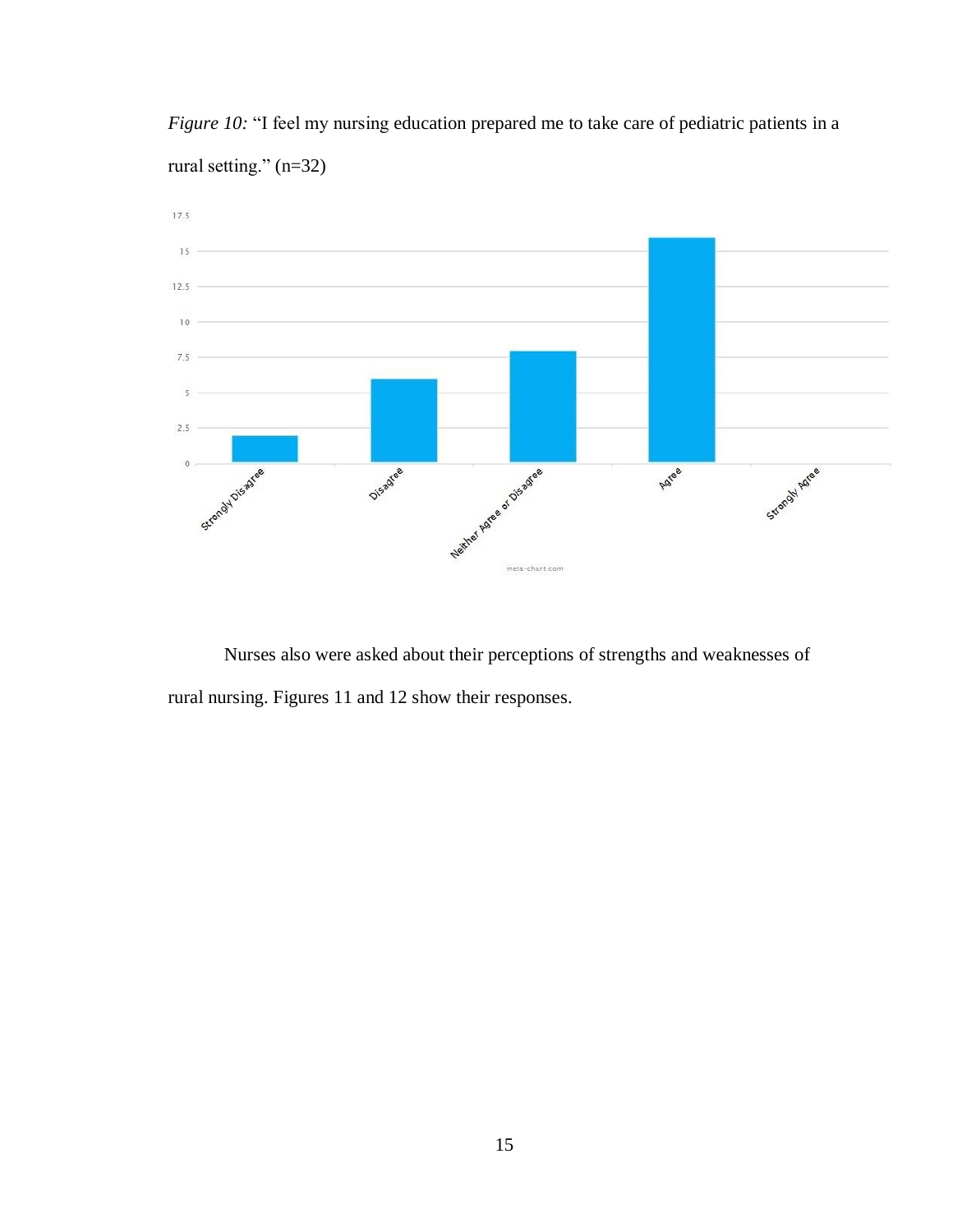*Figure 11:* Strengths of rural pediatric nursing (n=27)





Seventeen nurses stated the strength of rural pediatric nursing was the ability to deliver more personalized care to their patients due to their close relationships with the patients and their family within their small communities. Seven nurses stated that rural pediatric nursing challenged them and required them to be very resourceful and exercise critical thinking. Three nurses stated that having the ability to treat these patients close to their home was the strength of this form of nursing. One nurse stated the ability to spend more time with these patients was a strength in the rural setting.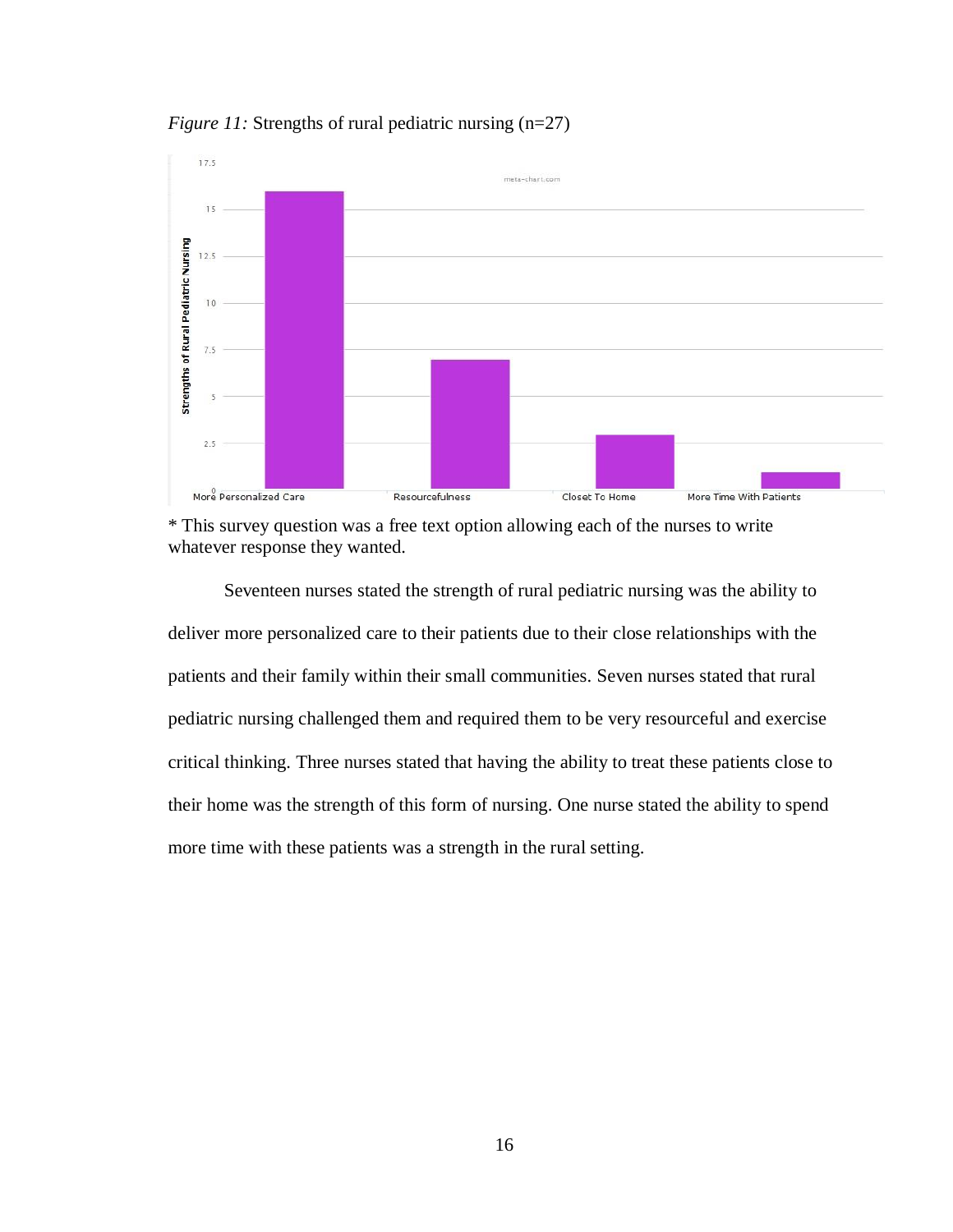

*Figure 12:* Weaknesses of rural pediatric nursing (n=26)

\* This survey question was a free text option allowing each of the nurses to write whatever response they wanted.

Thirteen nurses stated a lack of experience with and exposure to pediatric patients was the weakness to providing pediatric nursing care in a rural setting. Seven nurses stated a lack of resources such as equipment or in-services created was a weakness. Six nurses stated that a lack of pediatric specialty services was a weakness in their community which caused patients to travel great distance for specialized care.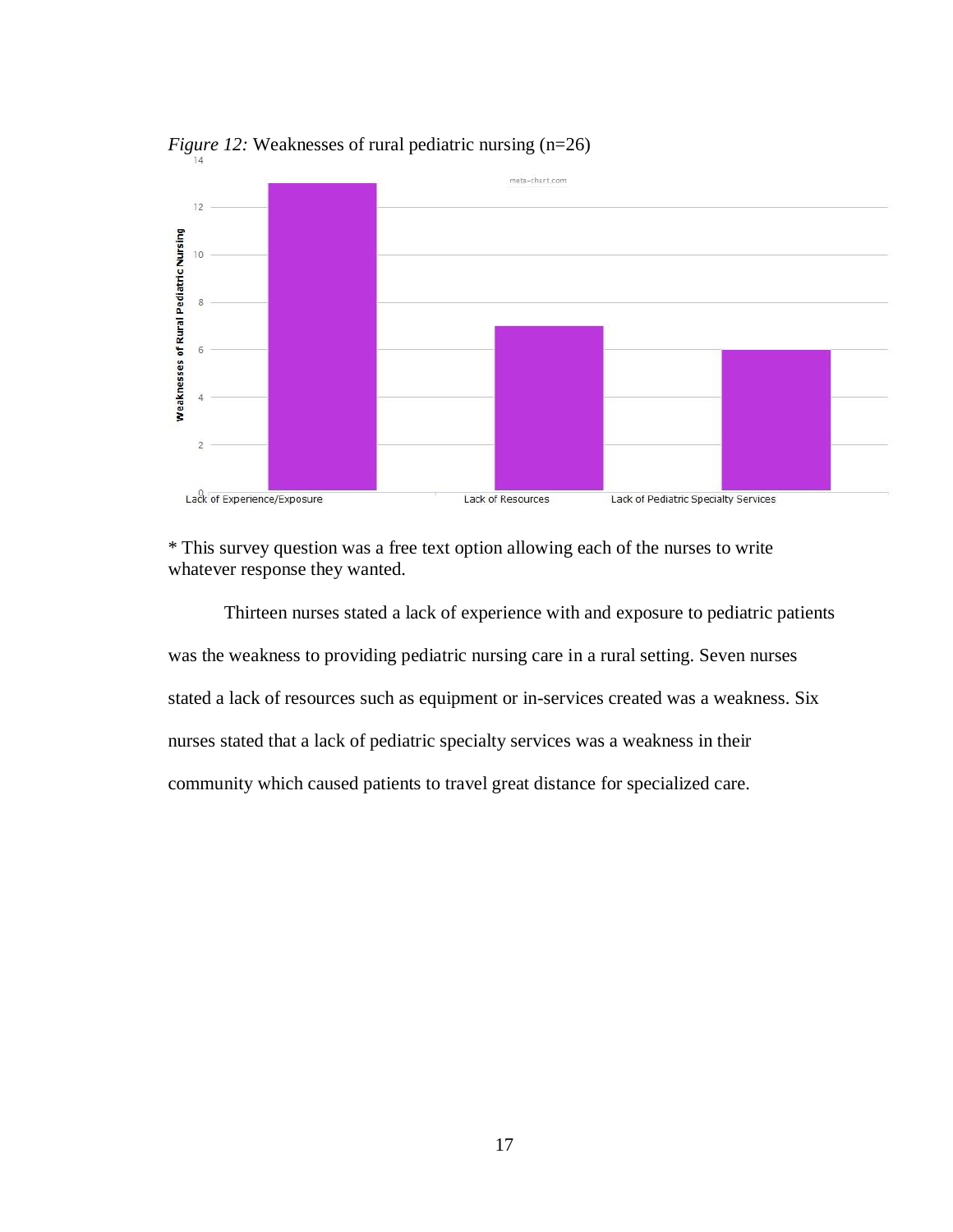#### **Discussion**

Upon analysis of this study, some findings are consistent with prior literature on generalized rural nursing and others suggest implications for further research. A majority of the nurses surveyed have been a nurse for greater than ten years, but had not been in their current position for an extended period of time, less than two years. A majority of these nurses also noted that they have had no prior pediatric nursing experience apart from academia. Most nurses stated they cared for less than ten pediatric patients in a month, and less than fifty in a year. These results suggest that a lack of pediatric exposure and experience play a large factor in rural pediatric nursing.

Results from this study suggested there are several factors that impact the pediatric population in northern and eastern Maine. These factors include: a) an average distance of ten to fifty miles traveled for a pediatric patient to receive non-specialized health care, b) a seventy nine percent response that respiratory related diagnoses are most commonly seen in this population, c) and common social issues seen with pediatric patients are disturbed family dynamics and financial issues. Emphasis should be placed on meeting the needs of distance, respiratory illness, and financial assistance for the pediatric population. With the reported lack of pediatric specialty services, a service assisting in low cost respiratory care would be beneficial to this area of Maine.

There was little consistency of location of nursing degree achievement. However, regardless of the place of education, nursing consensus agreed that their nursing education had prepared them to be a rural nurse. Consensus was less strong on preparation in rural pediatrics, but the majority of nurses still agreed their academia had prepared them for this role. With strong academic preparation, but still statements of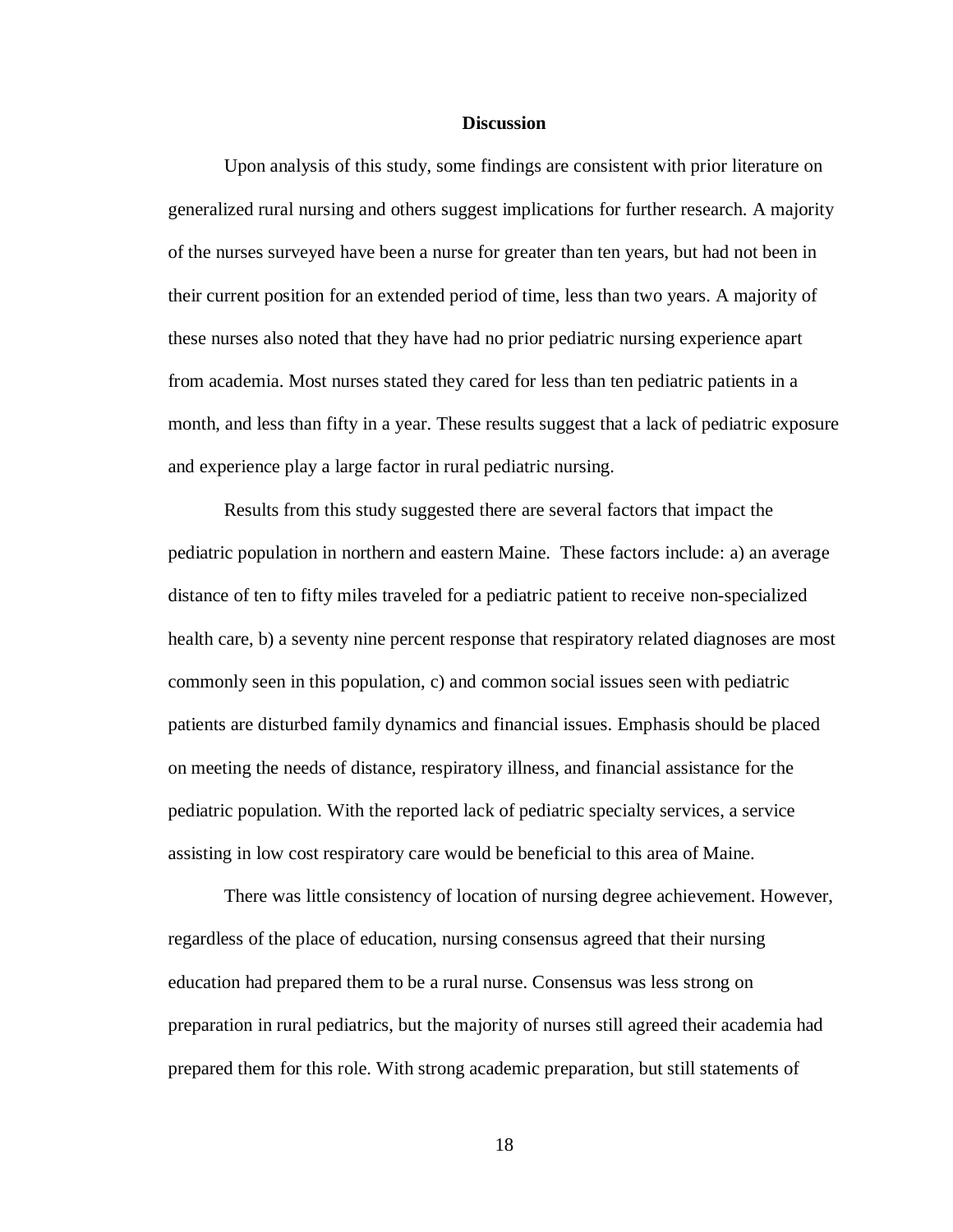anxiety for the care of children in their communities, further education in this field is required within the workplace. Prior literature had similar findings of anxiety towards pediatric patients in rural settings due to their lack of exposure and lack of ongoing education.

#### **Strengths of Nursing Care for Pediatric Patients in Rural Communities**

The nurses that completed the survey had many statements about the strengths of rural pediatric nursing. During this portion of the survey, nurses had the ability to give a qualitative response. These nurses shared several strengths of nursing care for pediatric patients in rural communities. These strengths were: a) more personalized care, b) resourcefulness and strong critical thinking/assessment skills, c) the ability for pediatric patients to be treated closer to home, and d) the ability to spend more time with patients due to the lower acuity in smaller hospitals. All four of these strengths play a large impact on a child's ability to heal.

Nurses, children, and their families need a strong relationship in order for this child to receive the best care possible. This allows for consistency of treatment and knowledge to be shared amongst all healthcare personnel, the pediatric patient, and their family. Children are a vulnerable population and their development can be affected positively or negatively based upon nursing care. Parents or caregivers of a sick child want to know that their child is receiving care from competent nurses. Rural nurses stated this was a skill that they possessed due to their vast age spectrum of patients and their various illnesses. The other strengths of care closer to home and more time spent with the patient, are consistent with prior research suggesting that this is ideal for facilitating improvement in the child's health status. Great effort must be placed on supporting these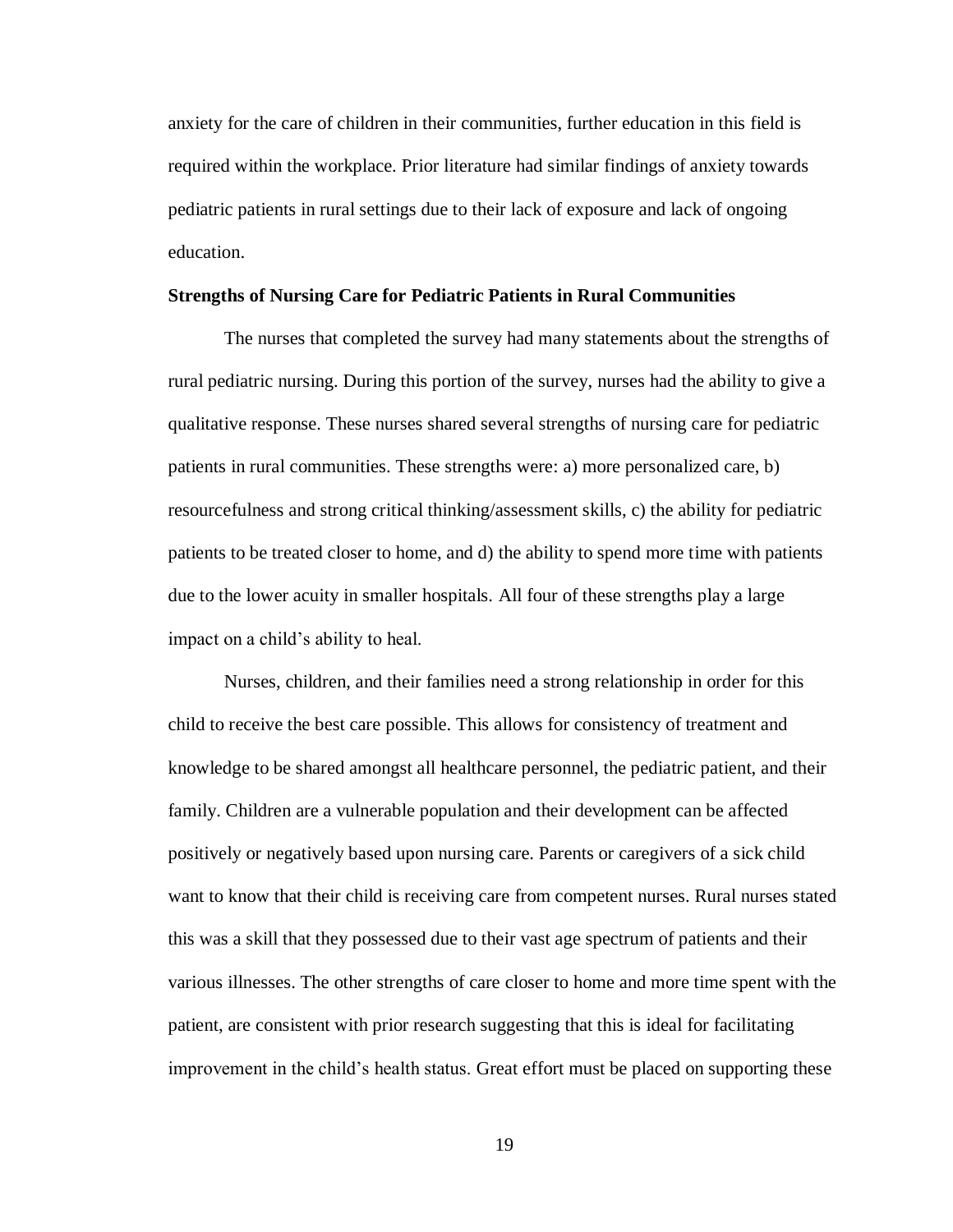strengths and further building them up to continue providing best patient care for this population. In order to accomplish this, weaknesses in this care need to be identified and improved upon.

#### **Weaknesses of Nursing Care for Pediatric Patients in Rural Communities**

The development of this research study was ignited from the vocalizing of weaknesses in rural communities voiced by various local nurses over a period of several years. Similar to the strengths portion of the survey, the nurses had the ability to share their thoughts in a free text manner on the weaknesses of nursing care in rural communities for pediatric patients. Out of the twenty six responses given, three correlations were found: a) a lack of specialty services in their rural community, b) a lack of experience with and exposure to pediatric patients, and c) a lack of resources (such as equipment and education) in their rural communities. These three weaknesses play a significant impact on the pediatric patient, their family, and even their communities.

A lack of specialty services creates a burden on the patient, family, and nurses. Nurses in this study expressed feelings of frustration when having to send pediatric patients to other hospitals because they did not have the specialty services (like cardiology, respiratory, or endocrine specialists) in their communities. The surveyed locations that were the farthest away from specialty services were the Aroostook Medical Center (TAMC) in northern Maine and Down East Community Hospital (DECH) in eastern Maine. The closest pediatric specialty service location to these two hospitals is in Bangor, Maine and affiliated with Eastern Maine Medical Center. TAMC is approximately 158 miles away from this location and DECH is approximately 87 miles away. This data suggests that if a pediatric patient requires any sort of specialty service,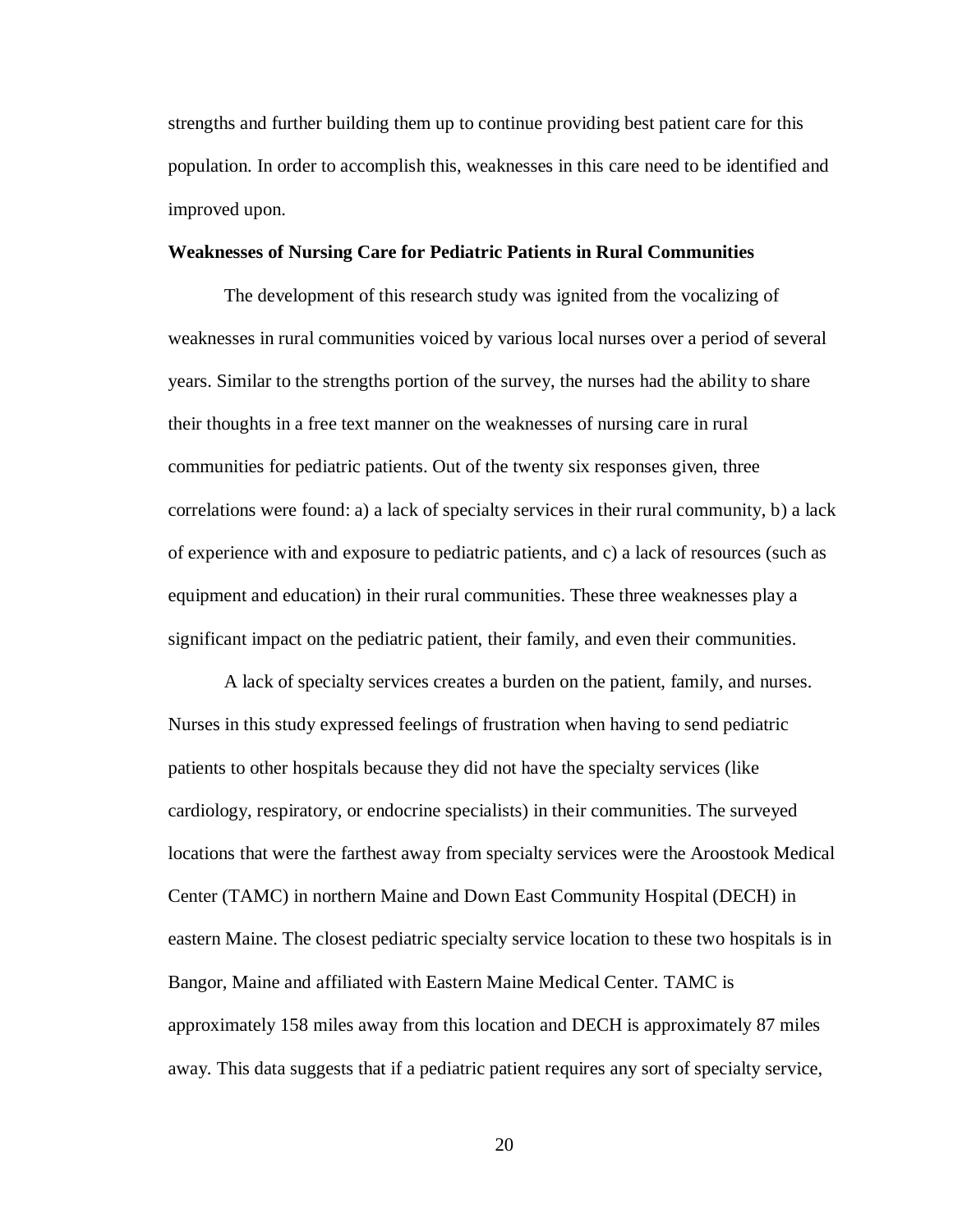they could have to travel upwards of three hundred miles for one trip. This does not include whether or not the child may need to stay in Bangor or have numerous follow up visits thereafter. This research suggested that financial burden and disturbed family dynamics were one the primary social issues that are involved with the care of a pediatric patient. Travel costs, such as gas, hotels, and food, can leave a large financial strain on a family. Financial strain accompanied with separation of the child from the family, can lead to a disturbed family dynamics, even in the best of family situations. Emotions are high, distance traveled is great, and finances are low. Strain is placed on the family and can affect the child's recovery and overall development.

A lack of prior experience with and overall exposure to pediatric patients creates anxiety for the patient, their family, and the nurses caring for them. In the few prior research studies on this topic, nurses expressed feelings of anxiety when pediatric patients were admitted to their workplace settings, which had little pediatric patient exposure. With this lack of exposure, nurses' skills may not be up to par and place both nurse and patient in less than ideal situations. In this research study, findings were consistent with this topic. Eighty percent of the surveyed nurses reported they cared for less than fifty patients a year. This would measure out to be approximately 4.16 pediatric patients being cared for in these rural settings a month. Not only is there are lack of exposure, but there is a lack of experience. Seventy four percent of the nurses stated they had no prior pediatric experience. Analysis of the survey results, reveal that greater than seventy percent of these nurses have both a lack of prior pediatric patients, but also have limited exposure to these patients. They do not have a prior foundation to "pull from" when they care for these patients. Even when they do have these patients, it is not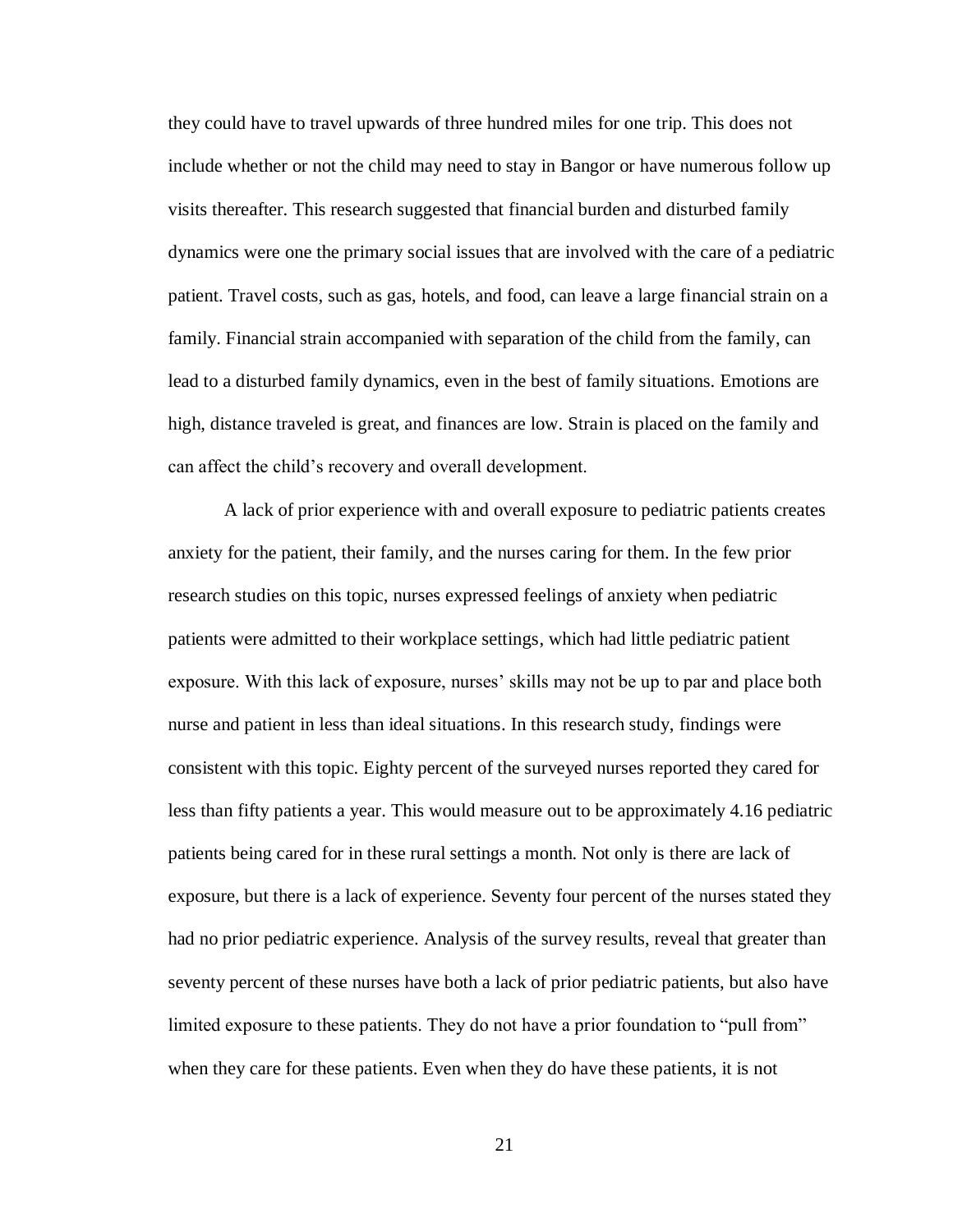frequent enough to ease their anxieties. The low volume and lack of experience makes it difficult for these nurses to maintain competency.

The lack of exposure develops a great need to have many educational resources available for these nurses to promote best patient care for pediatric patients. However, nurses reported that a lack of resources was a major weakness in their work settings. Without the consistent exposure, nurses need many supports in place to accommodate for this weakness. Educational materials, in-services, protocols, and trainings are necessary to maintain competency. Collaboration between the rural communities and larger hospitals can be helpful in fixing this problem using practice simulations. From this collaboration, policies can be developed or changed to provide the best care possible for pediatric patients in these settings. Unfortunately, such an effort can be very costly and involves many individuals coming together pursuing the same goal.

#### **Project Limitations**

Although this research project reveals a lot about nursing care of pediatric patients in rural communities in northern and eastern Maine, there is still much to learn. This research was a pilot study which just began looking at this topic. All of northern and eastern Maine was not included in this research which could lead to limited results. A convenience sample of nurses were surveyed which caused data acquisition to rely on nurse managers administrating the survey to the nurse via their work email. The survey was also a self-reporting design which could create various results based upon each of the nurse's responses. Two emails were sent out, one with the survey and one two weeks later as a reminder. Response rate may have been improved with additional reminder email and other reminders.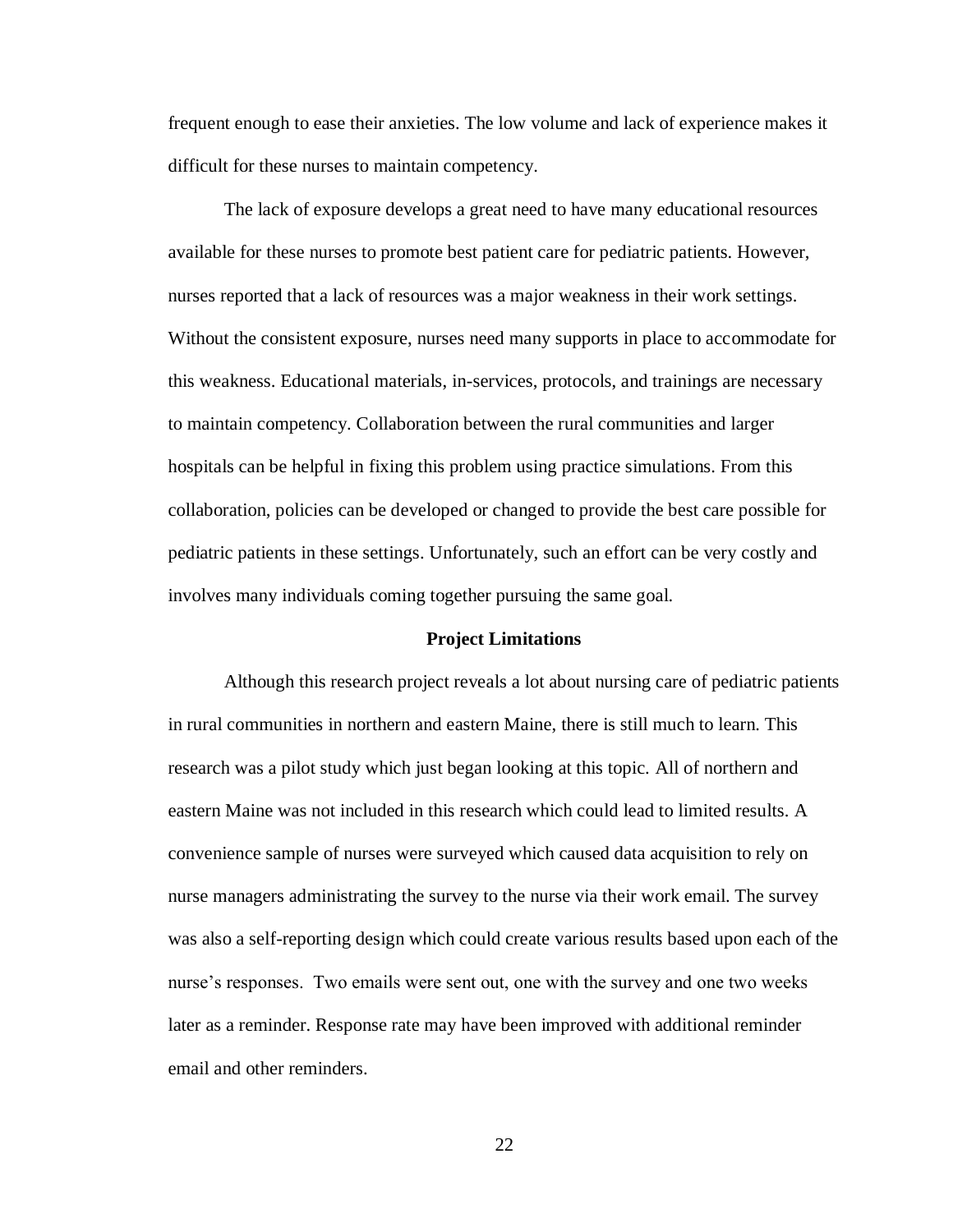#### **Implications for Further Research**

This research has the potential to be expanded into many future research projects. Nursing perspectives from every health care setting in northern and eastern Maine that receives pediatric patients would be the next step. From there the study could be expanded to encompass the entire state. A comparison of the state of Maine with the country could then be conducted and lead to policy changes in the United States government. Another study could be conducted viewing parents' perceptions of rural pediatric health care and its implications. Combining nursing and parental perceptions could create a bigger picture of the care of a child in a rural setting. Any of these future research projects can lead to policy development and overall the improvement of rural pediatric care.

#### **Conclusion**

Half of the world's population lives in a rural community. More specifically to the area involved in this study, over thirty six thousand children under the age of eighteen live in the Aroostook, Washington, and Hancock counties in Maine. With each of these counties classified as a rural community, thirty six thousand children and their families are affected by this form of nursing. Due to a significant amount of Maine's population being affected, this project and future research on this topic is important. From this research, a basic understanding of pediatric nursing care in these communities is understood. Further research is necessary to gain a stronger understanding. With many weaknesses identified, nursing interventions can be made to improve upon rural pediatric care. Interventions can be developed that improve upon the needs for this area of nursing such as collaboration, education, and policy development. Support can be placed upon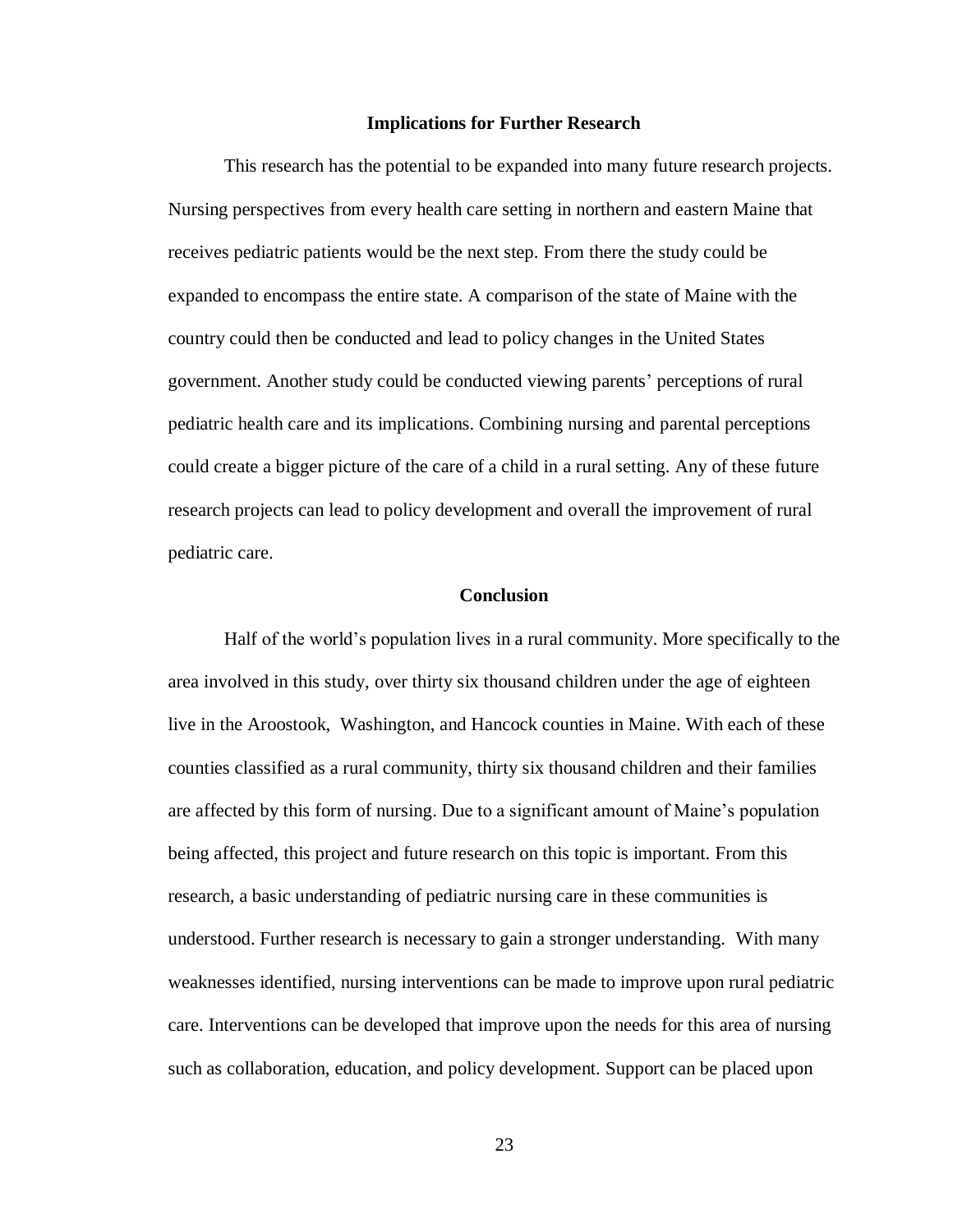building upon current rural nurses' education and reinforcing the strengths of this form of nursing.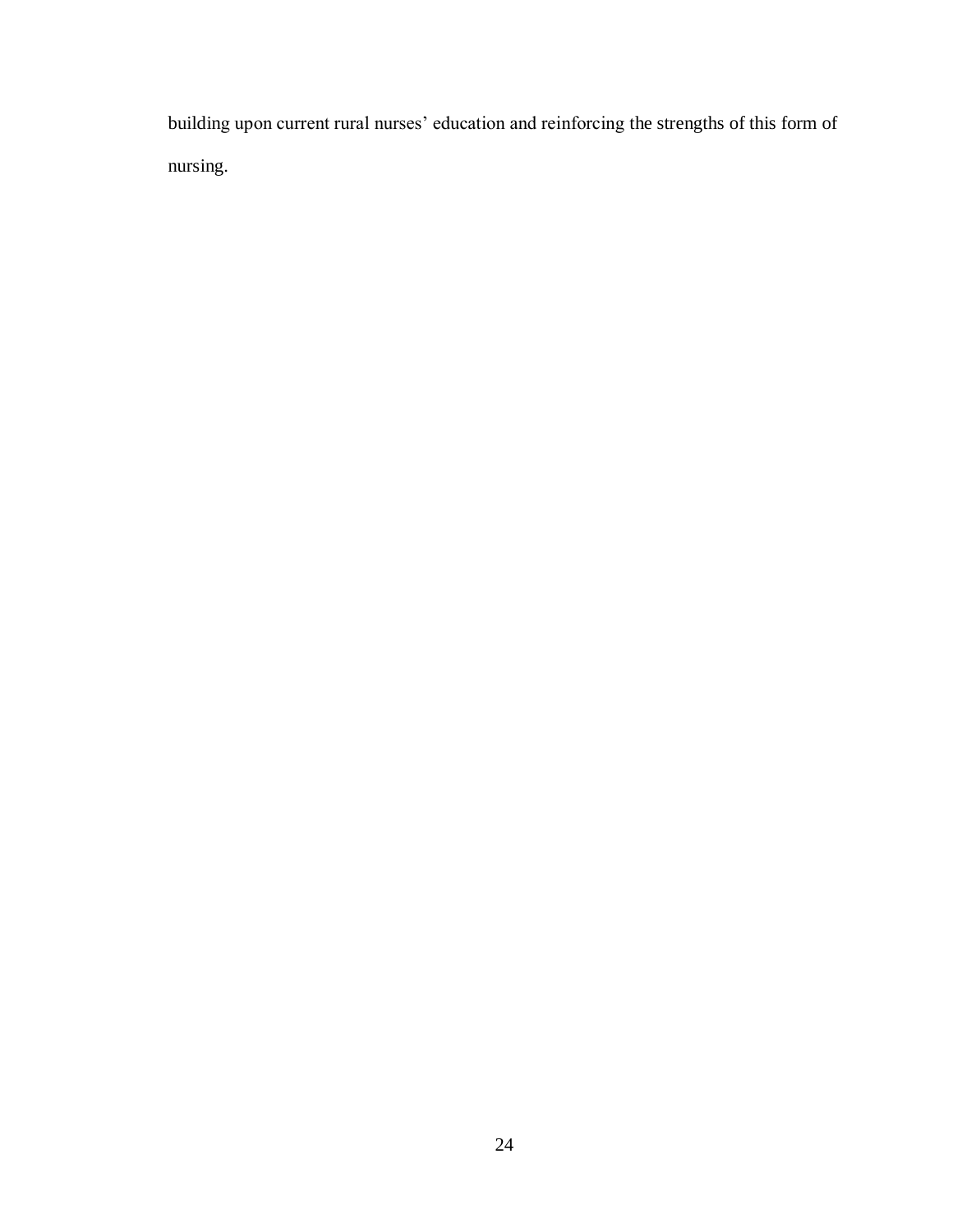#### References

- 2010 Urban and Rural Classification Geography U.S. Census Bureau. (2010.). Retrieved from https://www.census.gov/geo/reference/ua/urban-rural-2010.html
- Allender, J., Rector, C., & Warner, K. (2014). *Community & Public Health Nursing* (8th ed.). Philadelphia, PA: Lippincott Williams & Wilkins.
- American Nurses Association, National Association of Pediatric Nurse Practitioners, and Society of Pediatric Nurses. (2008). Pediatric nursing: Scope and standards of practice (p.17). Silver Spring, MD: Nurses books.org
- Ball, J., Bindler, R. M., & Cowen, K. J. (2014). *Child health nursing: partnering with children and families*. Boston: Pearson.
- Brownlee, C. (2011). Global health snapshot/ Population: The  $7<sup>th</sup>$  billionth person. John Hopkins Public Health, 14-15.
- Freeman, V. A., Randolph, R. K., Poley, S., Friedman, S., & Slifkin, R. T. (2010). Pediatric care in rural hospital emergency departments. *Rural Health Research and Policy Center*, 2-20.
- Lee, H.J., & Winters, C.A. (2004). Testing rural nursing theory: Perceptions and needs of service providers. *Online Journal of Rural Nursing and Health Care, 4*(1), 51-63.
- Long, K.A., & Weinert, C. (1989). Rural nursing: Developing the theory base. *Scholarly Inquiry for Nursing Practice, 3*(2), 113-127
- Mayer, M. L. (2007). Disparities in geographic access to pediatric subspecialty care. *Maternal Child Health Journal*, *12*, 624-632.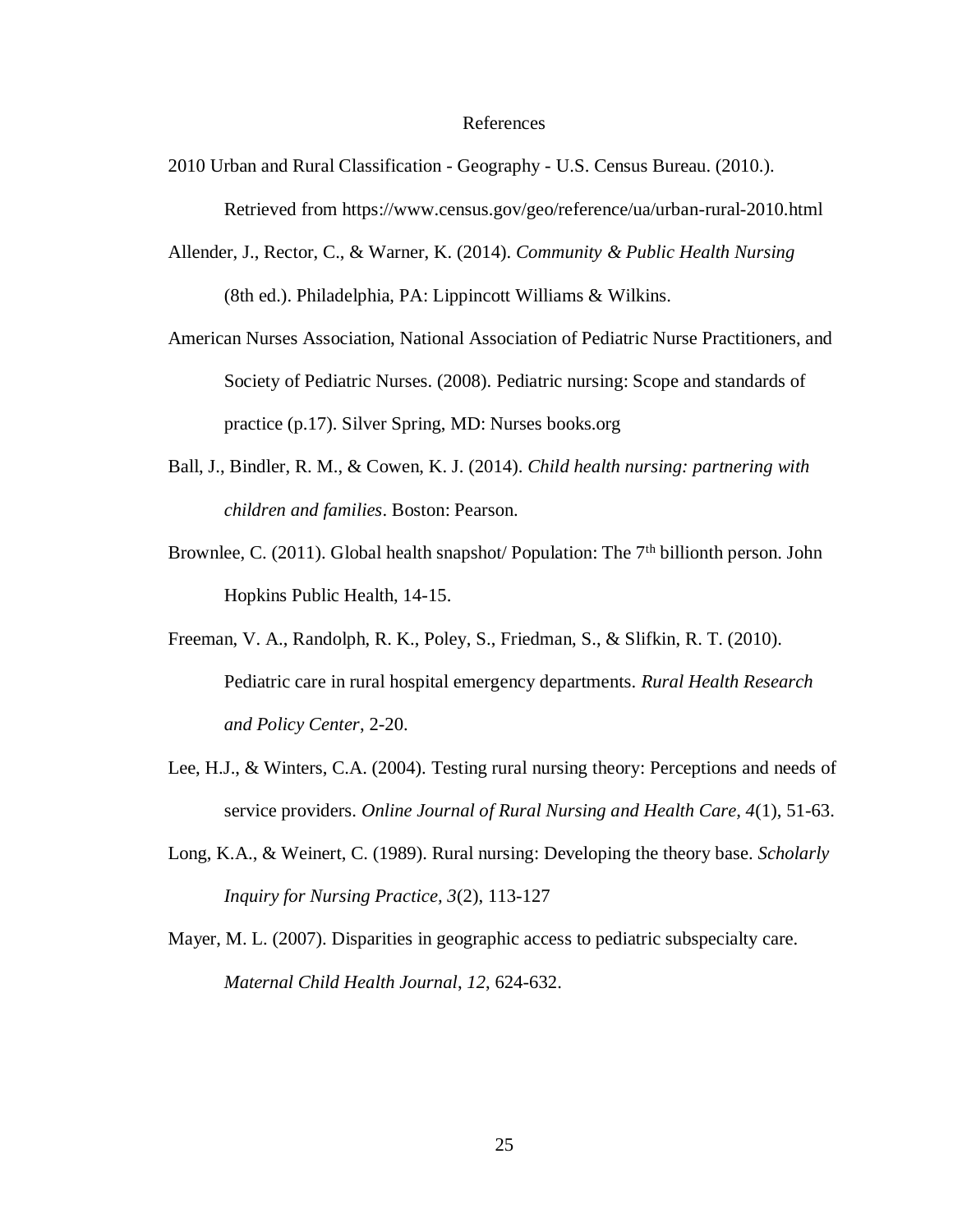- Molinari, D. L., Jaiswal, A., & Hollinger-Forrest, T. (2011). Rural nurses: Lifestyle preferences and education perceptions. *Online Journal of Rural Nursing and Health Care*, *11*(2), 16-25.
- Offord, R. J. (2010). Caring for critically ill children within an adult environment- an educational strategy. *Nursing in Critical Care*, *15*(6), 300-307.
- Rohatinsky, N., & Ferguson, L. (n.d.). Mentorship in rural healthcare organizations: Challenges and opportunities. *Online Journal of Rural Nursing and Health Care*, *13*(2), 149-172.
- Spiers, G., Parker, G., Gridley, K., & Atkin, K. (2011). The psychosocial experience of parents receiving care closer to home for their ill child. *Health and Social Care in the Community*, *19*(6), 653-659.
- Venes, D., & Taber, C. W. (2009). *Taber's cyclopedia medical dictionary*. Philadelphia: F. A. Davis Co.
- World Health Organization. (2010). *Increasing access to health workers in remote and rural areas through improved retention Global policy recommendations.* Geneva, Switzerland.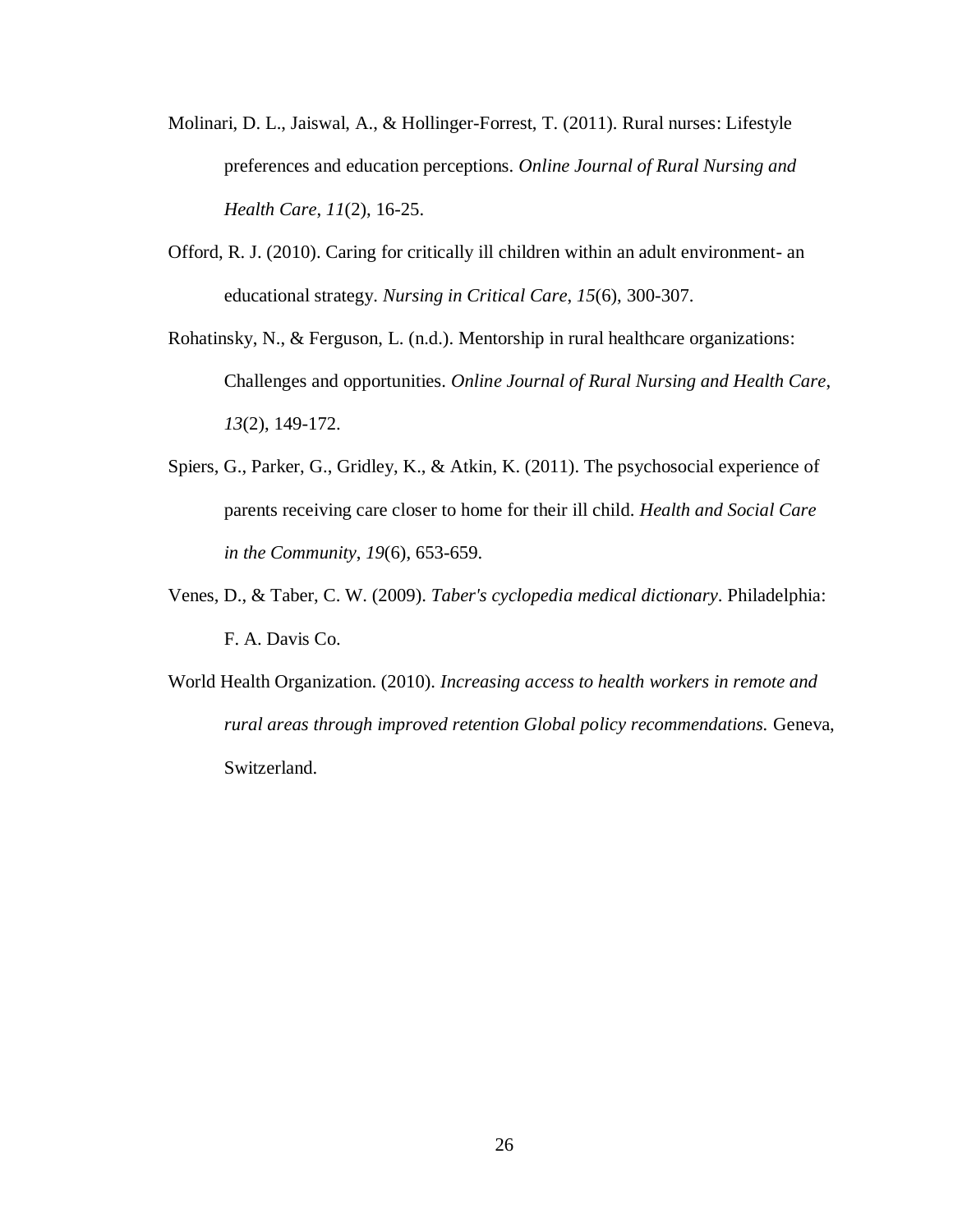#### Appendix A: IRB Informed Consent

You are invited to participate in a research project being conducted by Kimberly Harvell a fourth year nursing student at the University of Maine. This research will be used to formulate an honors thesis. This research project will be overseen by Patricia Poirier, Ph.D., R.N., A.O.C.N., an Associate Professor in the School of Nursing at the University of Maine. The purpose of the research is gather and understanding of rural nurse's perspectives on their capacity to care for pediatric patients in their community.

#### **What Will You Be Asked to Do?**

If you decide to participate, you will be asked to complete an online survey. It may take approximately fifteen minutes to participate.

#### **Risks**

- There is the possibility that you may become uncomfortable answering the questions. (You are allowed to stop the survey at any time and/or skip questions.)
- Except for your time and inconvenience, there are no risks to you from participating in this study.

## **Benefits**

While this study will have no direct benefit to you, this research may help us learn more about rural pediatric health, overall nursing educational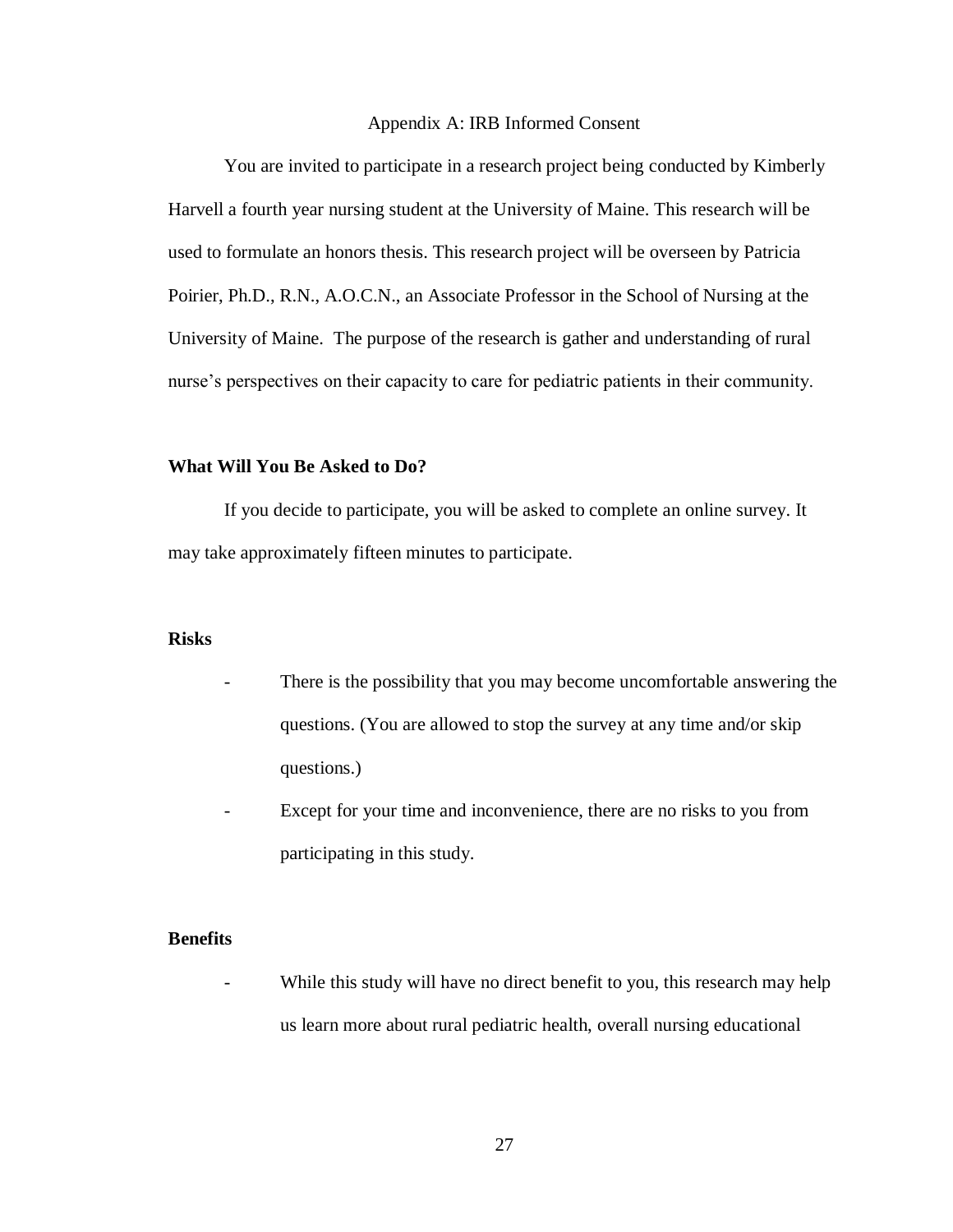preparedness, and may initiate further research studies to improve nursing practice.

## **Compensation:**

You will be entered into a raffle for a \$15 Dunkin' Donut's gift card.

## **Confidentiality**

This study is anonymous. Please do not write your name on the questionnaire. There will be no records linking you to the data. The investigator will keep the data indefinitely.

## **Voluntary**

Participation is voluntary. If you choose to take part in this study, you may stop at any time. You may skip any questions you do not wish to answer.

## **Contact Information**

If you have any questions about this study, please contact me by phone: 207-949- 9105 or by email: kimberly.harvell@umit.maine.edu. You may also reach the faculty advisor on this study by phone: 207-581-3009 or by email: patricia.poirier@umit.maine.edu). If you have any questions about your rights as a research participant, please contact Gayle Jones, Assistant to the University of Maine's Protection of Human Subjects Review Board, at 581-1498 (or e-mail gayle.jones@umit.maine.edu).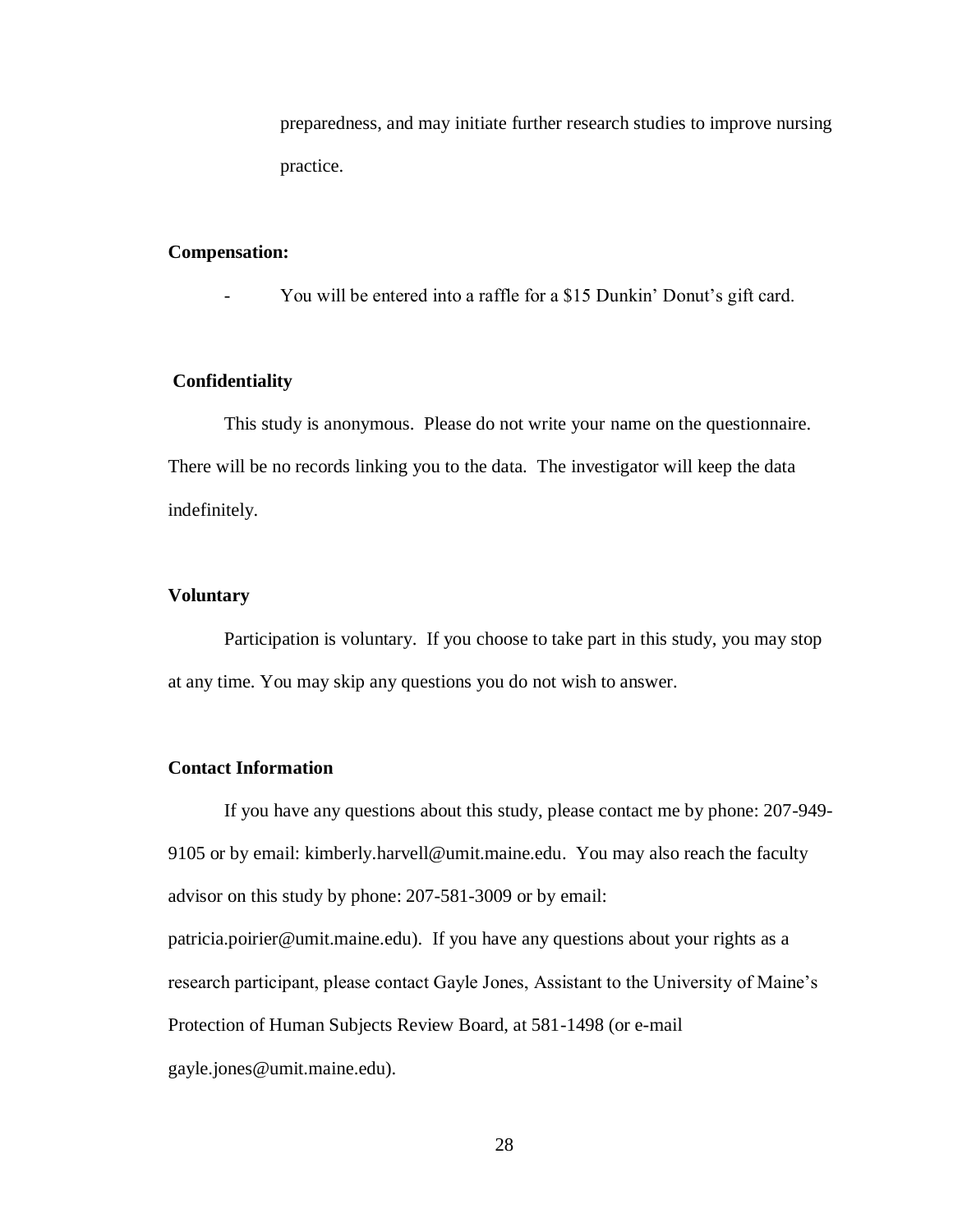## Appendix B: Survey Used for Research

1 What is your sex?  $\begin{array}{cc} \n\mathbb{C} & \mathbb{M} \n\end{array}$  Male  $\qquad \qquad \Box$  Female  $2$  In what year were you born?  $3$  Where did you receive your nursing degree?

4 How long have you been a nurse?

- $\bullet$   $\circ$   $\circ$  5 years
- $\bullet$  5-10 years
- $\bullet$  11-20 years
- $\degree$  21-30 years
- $\bullet$  > 30 years

 $5$  What is your current work setting?

- C Hospital- Emergency Department
- Hospital- Inpatient Unit
- <sup>©</sup> Pediatric Outpatient Office
- $\qquad$  Home Health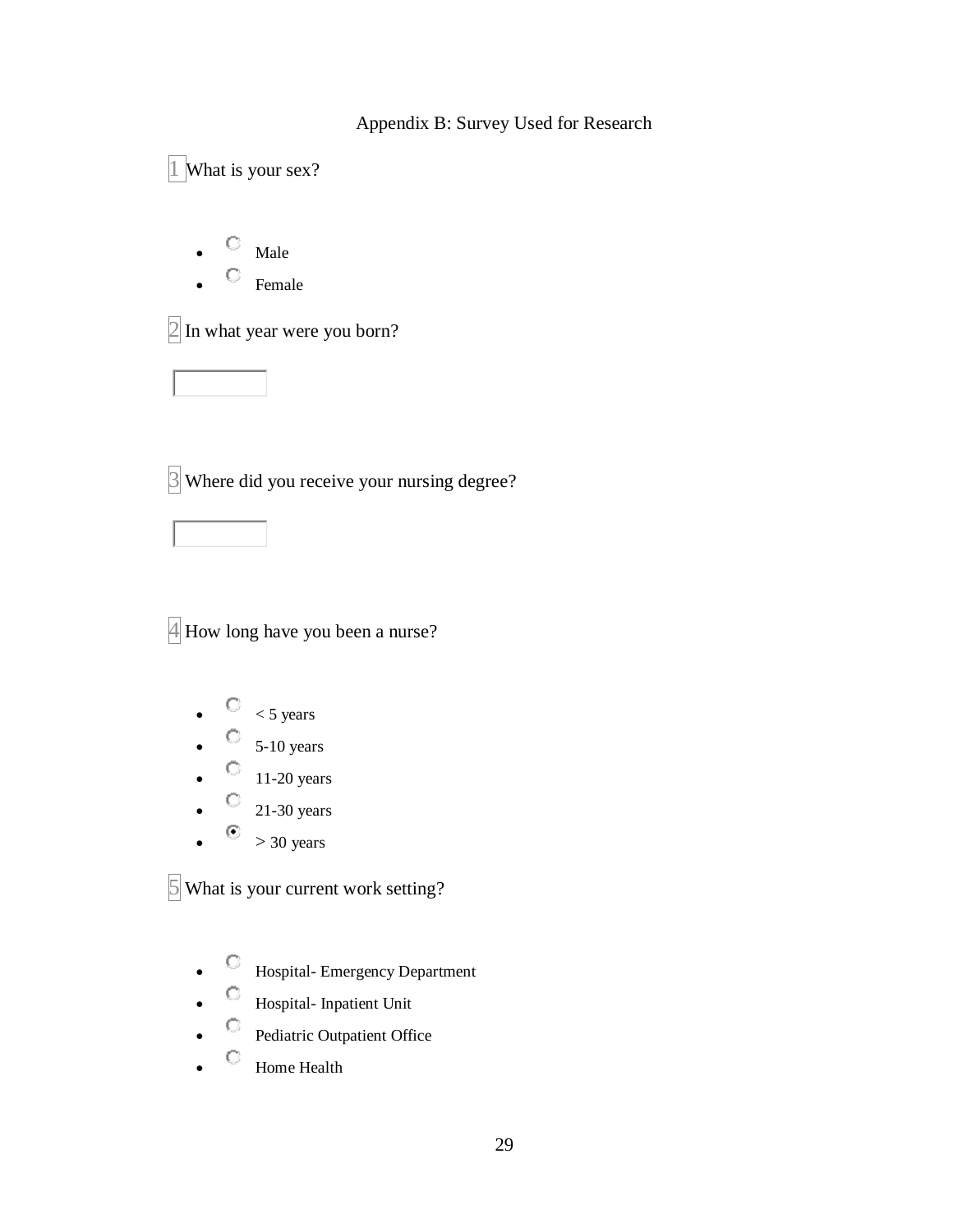6 Where is your current work setting?

- C Aroostook County
- Washington County
- G Hancock County

 $\sqrt{7}$  How long have you worked in your current position?

- $\bullet$   $\qquad$   $\circ$   $\qquad$   $\circ$   $\qquad$   $\circ$   $\qquad$   $\circ$   $\qquad$   $\circ$   $\qquad$   $\circ$   $\qquad$   $\circ$   $\qquad$   $\circ$   $\qquad$   $\circ$   $\qquad$   $\circ$   $\qquad$   $\circ$   $\qquad$   $\circ$   $\qquad$   $\circ$   $\qquad$   $\circ$   $\qquad$   $\circ$   $\qquad$   $\circ$   $\qquad$   $\circ$   $\qquad$   $\circ$   $\qquad$   $\circ$   $\qquad$
- $\bullet$  2-5 years
- $\circ$  6-10 year
- $\bigcirc$  11-20 years
- $\bigcirc$  > 20 years

8 Have you ever worked on a specific pediatrics unit?

- $\circ$   $_{Yes}$
- $\hfill\ensuremath{\mathbb{O}}\xspace$  –No

9 If you answered yes to the question above:

Where did you work?

How long did you work there?

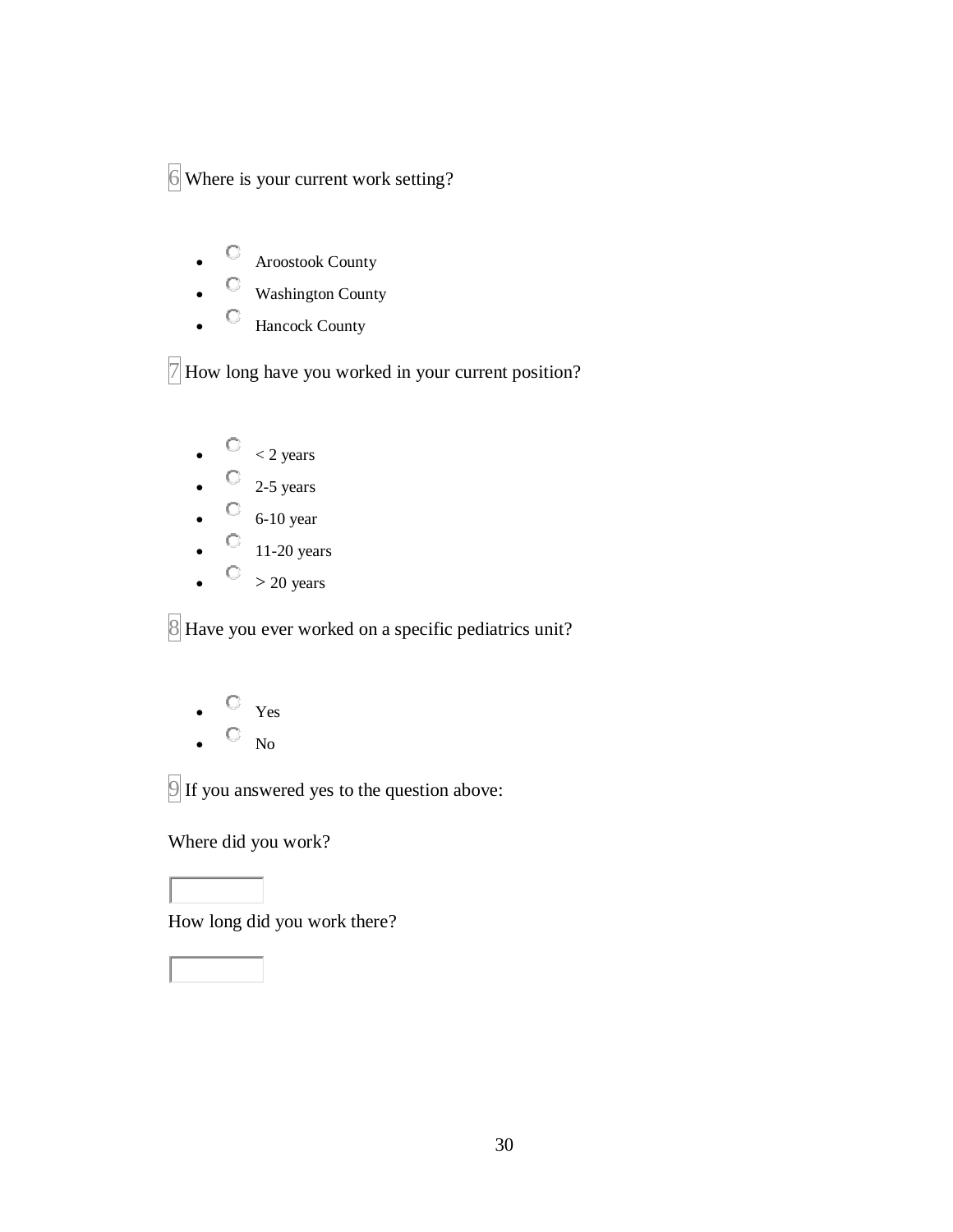10 How many pediatric patients do you care for in a typical month?

- $\circ$   $< 10$
- $\bullet$  0  $10-25$
- $\circ$  26-50
- $\bullet$  51-75
- $\degree$  76-100
- $\circ$  > 100

 $|11|$  Approximately, how many pediatric patients did you care for in the last year?

- $\begin{array}{cc} \heartsuit < 50 \end{array}$
- $\bullet$   $\circ$  50-100
- $\bullet$   $\qquad \qquad 101-150$
- $\circ$  151-200
- $\circ$  201-250
- $\circ$  251-300
- $\circ$  > 300

12 On average, how far do your pediatric patients have to travel to receive health care?

- $\bigcirc$   $\bigcirc$   $\bigcirc$  10 miles
- $\bullet$  10-20 miles
- $\bullet$  21-50 miles
- $\circ$  51-100 miles
- $\bigcirc$  > 100 miles

13 What diagnosis do you see most commonly in pediatric patients?

- Respiratory Related
- $\degree$  Cardiac Related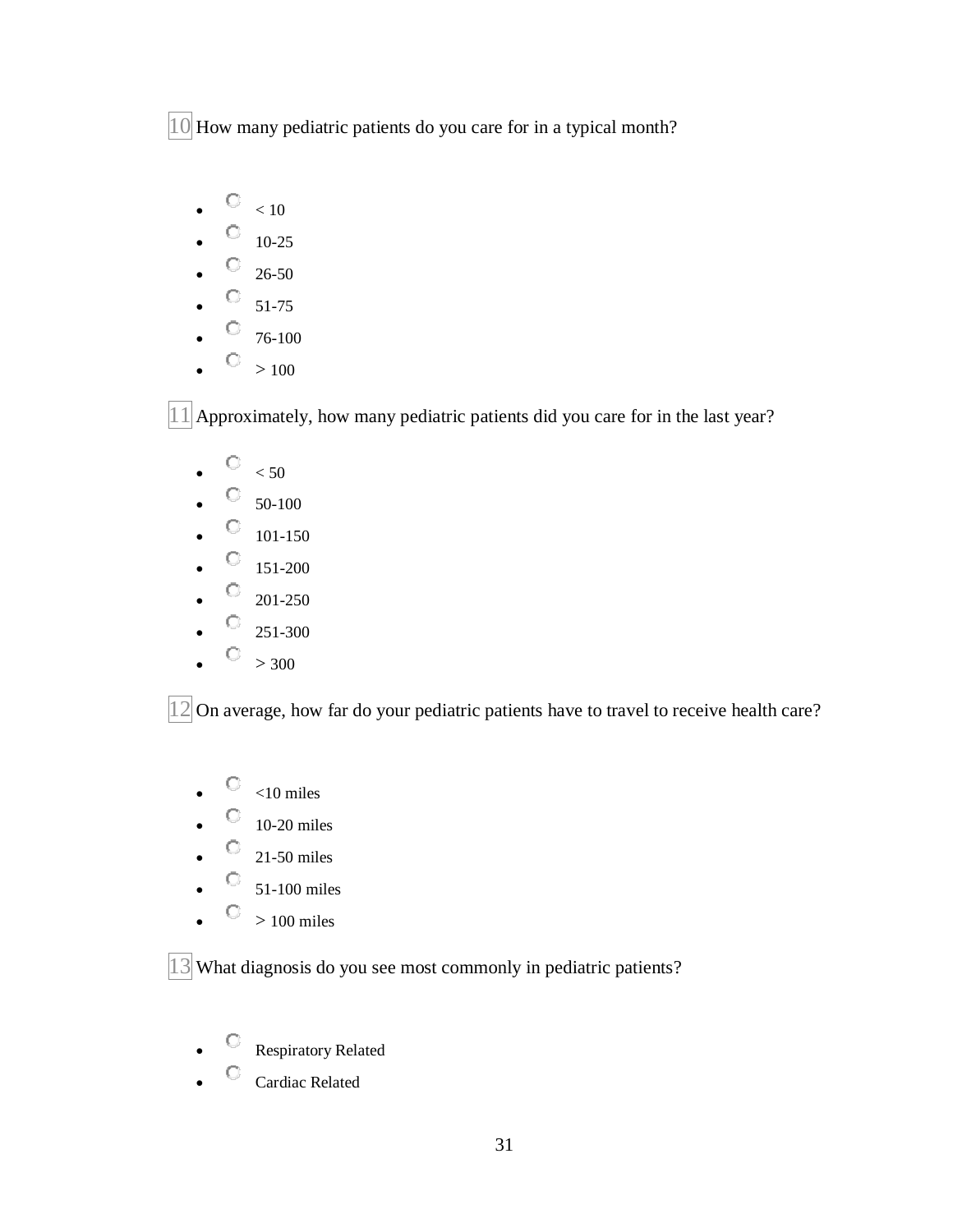- $\bullet$  Musculoskeletal Related
- C Neurological Related
- C Endocrine Related
- $\bullet$  Other (Please Specify)

14 What is the most common social issue you see with pediatric patients?

 $15$  I feel my nursing education prepared me to be a rural nurse

# \*\*\*\*\*

16 I feel my nursing education prepared me to take care of pediatric patients in a rural setting.

# \*\*\*\*\*

 $\boxed{17}$  What do you believe are the strengths of rural pediatric nursing?

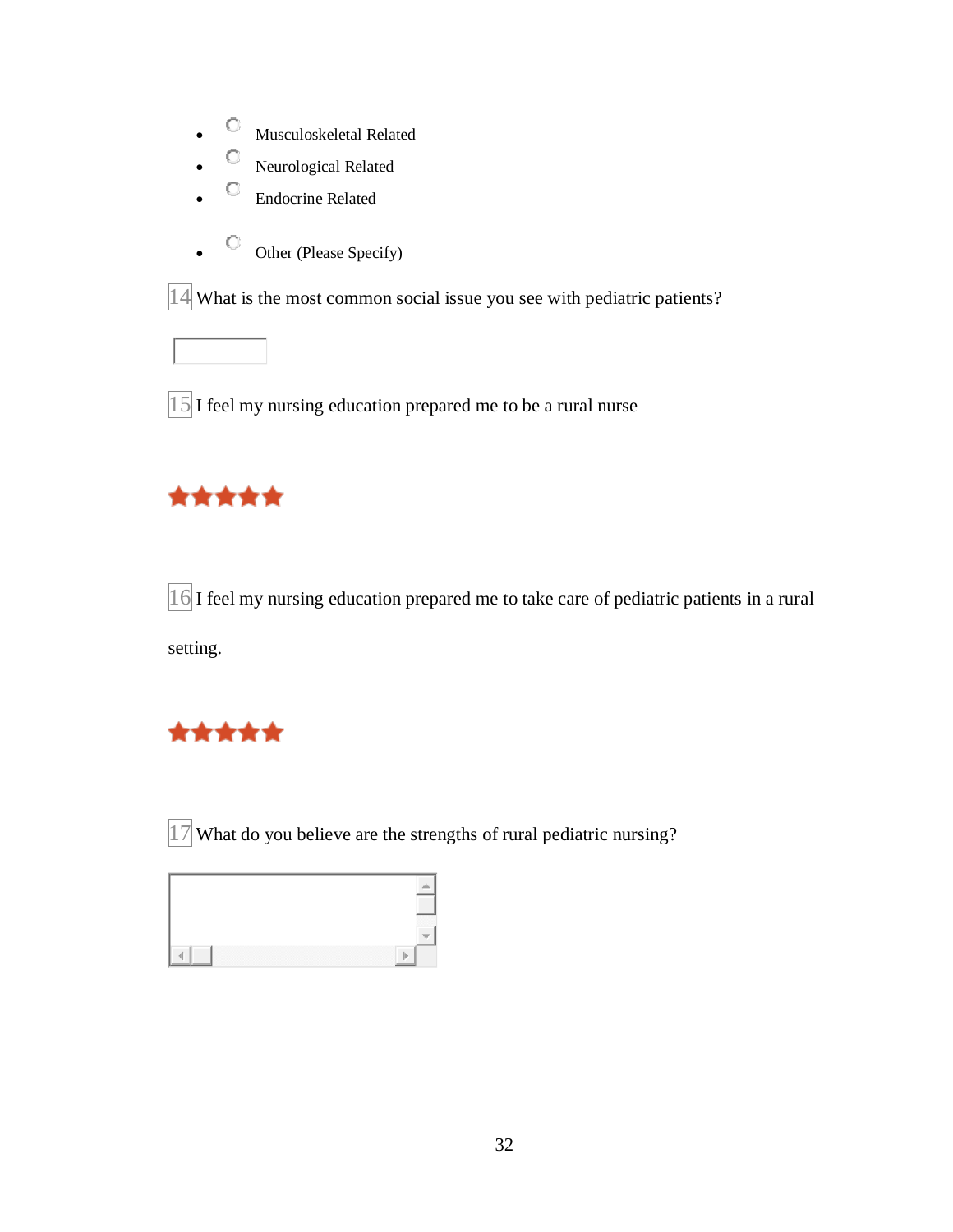What do you believe are the weaknesses of rural pediatric nursing?